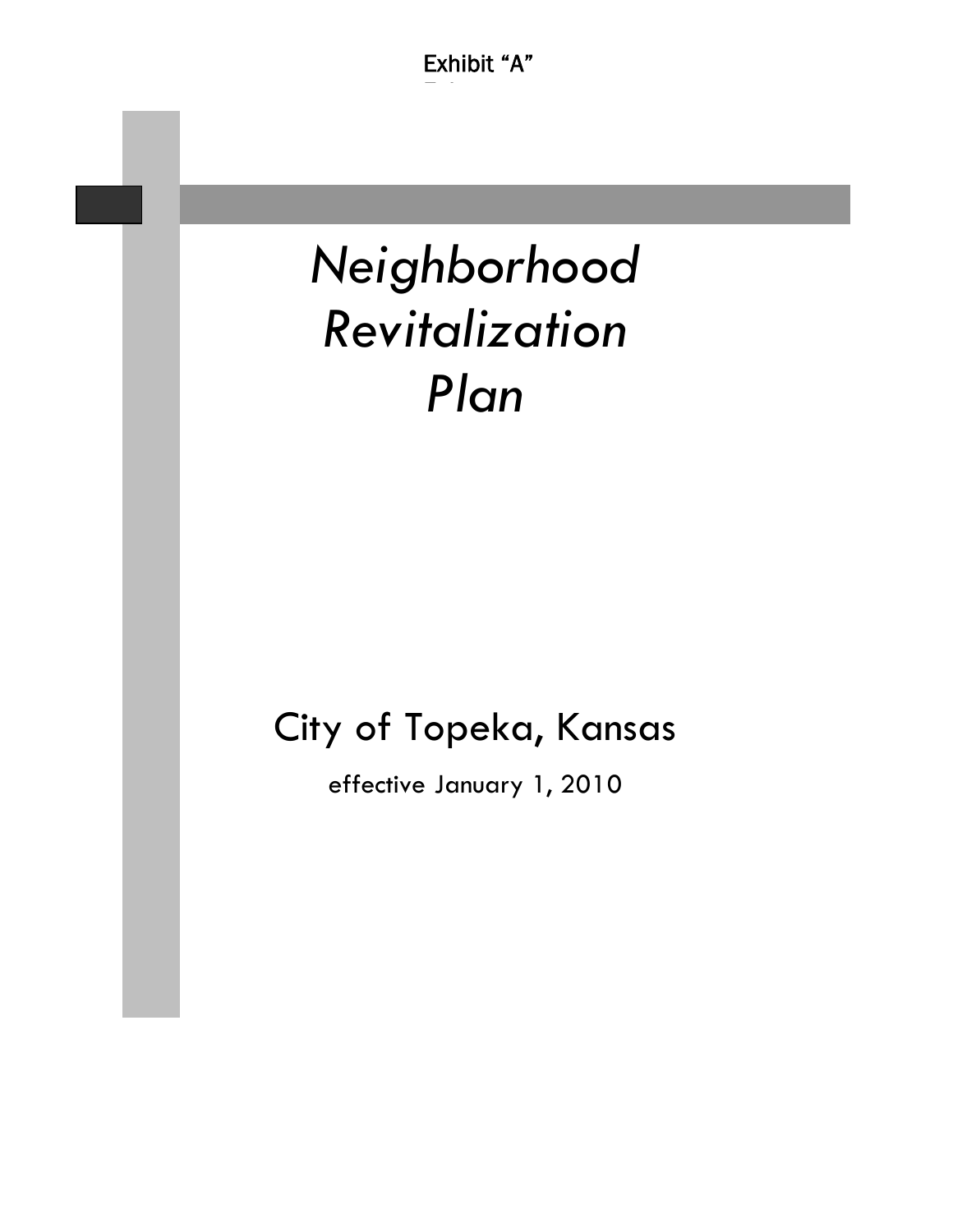|  |  | <b>Table of Contents</b> |
|--|--|--------------------------|
|--|--|--------------------------|

| Part 1          |
|-----------------|
| Part 2          |
| Part 3          |
| Part 4          |
| Part 5          |
| Part 6          |
| Part 7          |
| Part 8          |
| Part 9          |
| Part 10         |
| Part 11         |
| Part 12<br>.20  |
| <b>Appendix</b> |
|                 |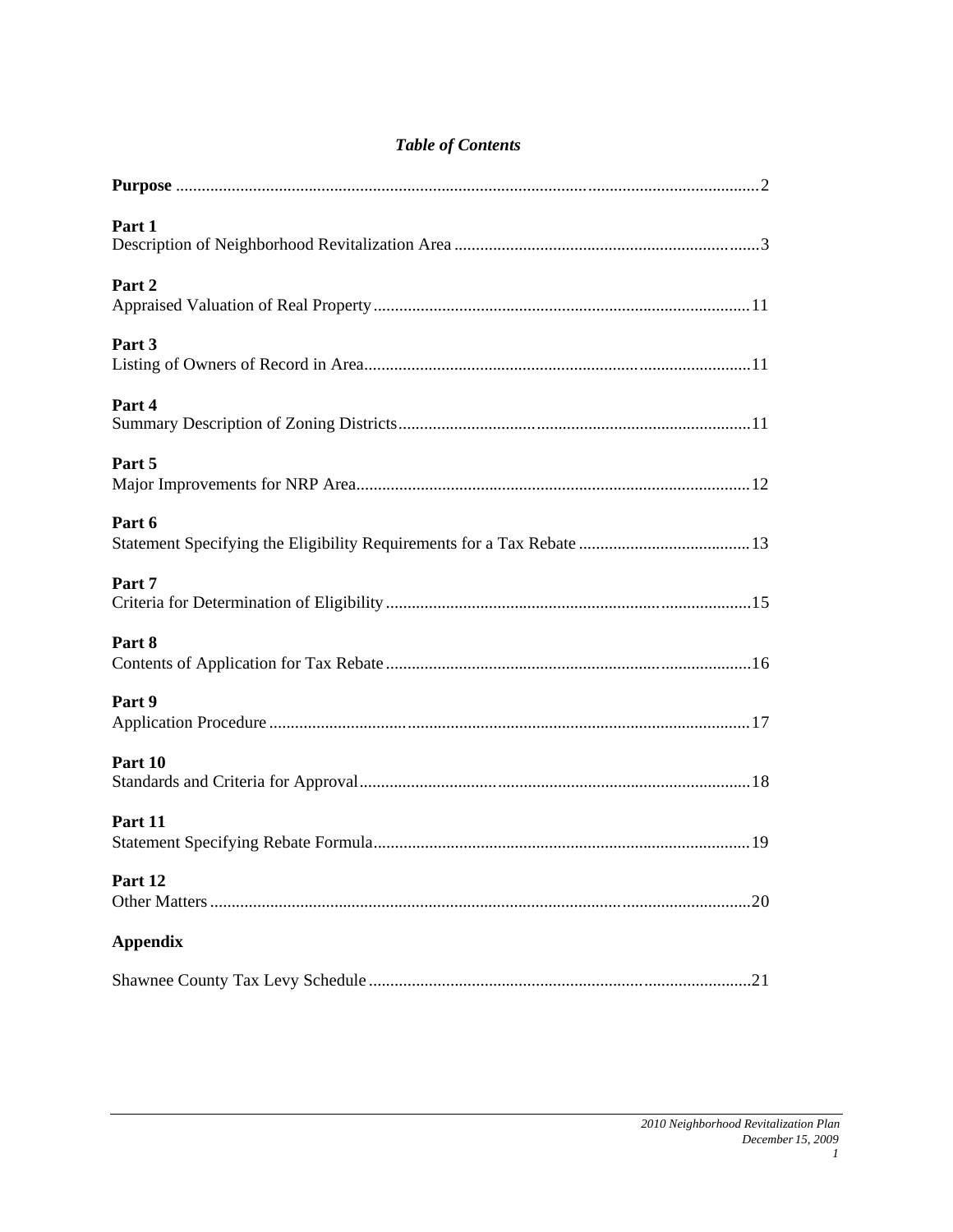#### **Purpose**

This Plan is intended to promote the revitalization of the inner urban area hereinfter described as the "Neighborhood Revitalization Area" of the City of Topeka through the rehabilitation, conservation and redevelopment of the area in order to protect the public health, safety welfare of the residents of the City. More specifically, in accordance with KSA 12-17, 118 (d), a tax rebate incentive will be available to property owners for certain improvements that raise the appraised value of residential property 10% and commercial property 20%.

In accordance KSA (2000 Supp.) 12-17, 114 et. seq., the City Council has held a public hearing and considered the existing conditions and alternatives with respect to the described area, the criteria and standards for a tax rebate and the necessity for interlocal cooperation among the other taxing units. Accordingly, the Council has reviewed, evaluated, and found that the described area meets one or more of the conditions contained in KSA (2000 Supp) 12-17,115 (c).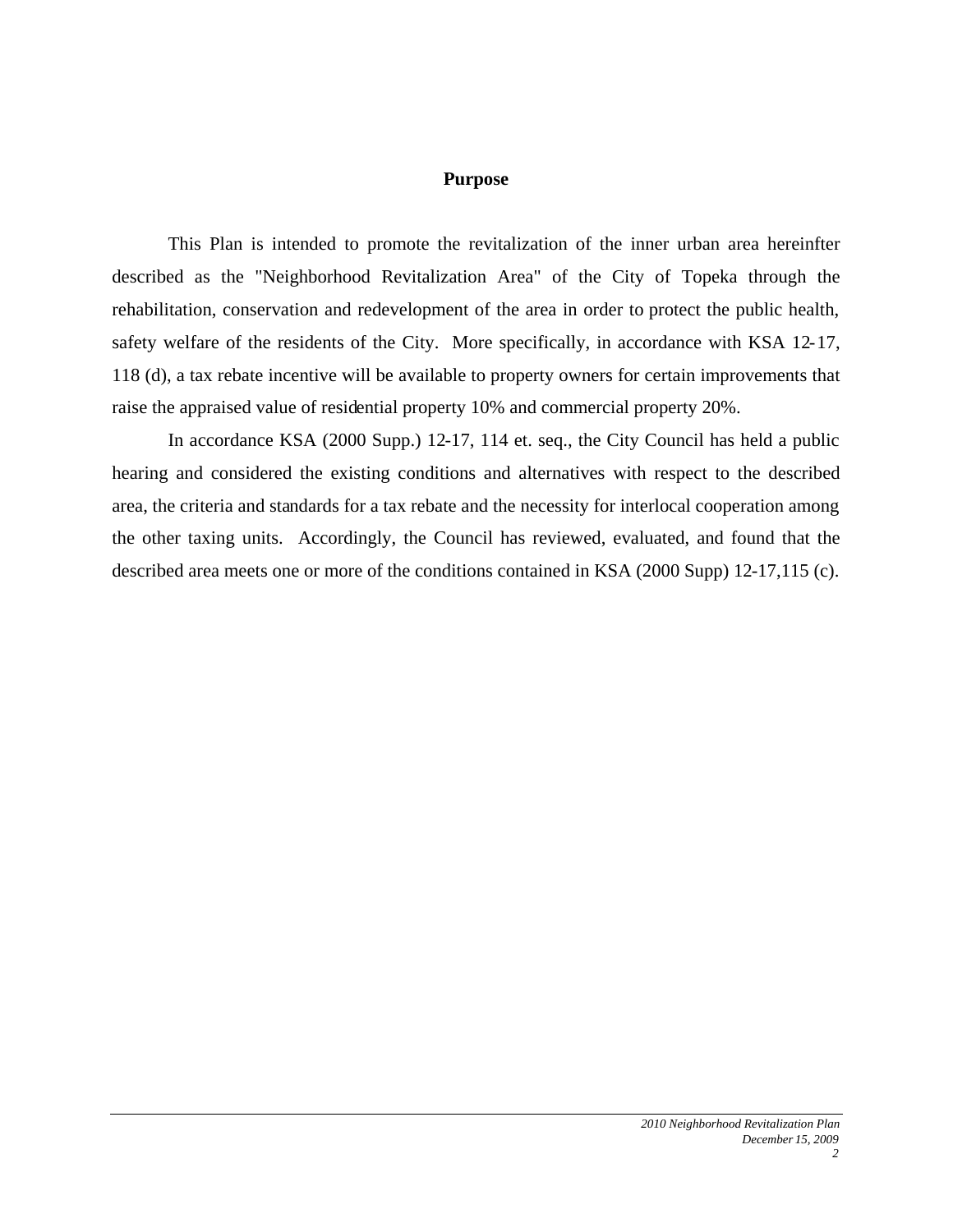## **DESCRIPTION OF NEIGHBORHOOD REVITALIZATION AREA**

The Neighborhood Revitalization Area (Map #1) follows the boundaries of *Intensive Care* and *At Risk* neighborhoods as identified in the Neighborhood Element of the Comprehensive Plan. This element, originally approved in 2000, establishes four (4) health classifications for neighborhoods (intensive care, at risk, out patient, and healthy) to determine priorities for reinvestment and planning assistance. They are described below in order of priority:



The four health classifications were based on five (5) vital signs that measured the relative health of all neighborhood areas in Topeka. This neighborhood health assessment was used to develop a "triage" approach to revitalization. Those areas that had more "life-threatening" or urgent needs as measured by the vital signs should receive higher priority for treatment over those areas with less urgent needs. These higher priority areas (*intensive care/at risk*) are the focus for neighborhood planning efforts and public re-investment. A summary of the vital signs include:

**Poverty (2000 U.S Census)** - High concentrations of poverty are one of the most reliable indicators of performance in school, crime rates, family fragmentation, job readiness, housing conditions, etc.

**Public Safety (2001-2002, Topeka Police Dept.)** – Public Safety, as measured by number of Part I crimes reported for the last three years, is a symptom indicating the local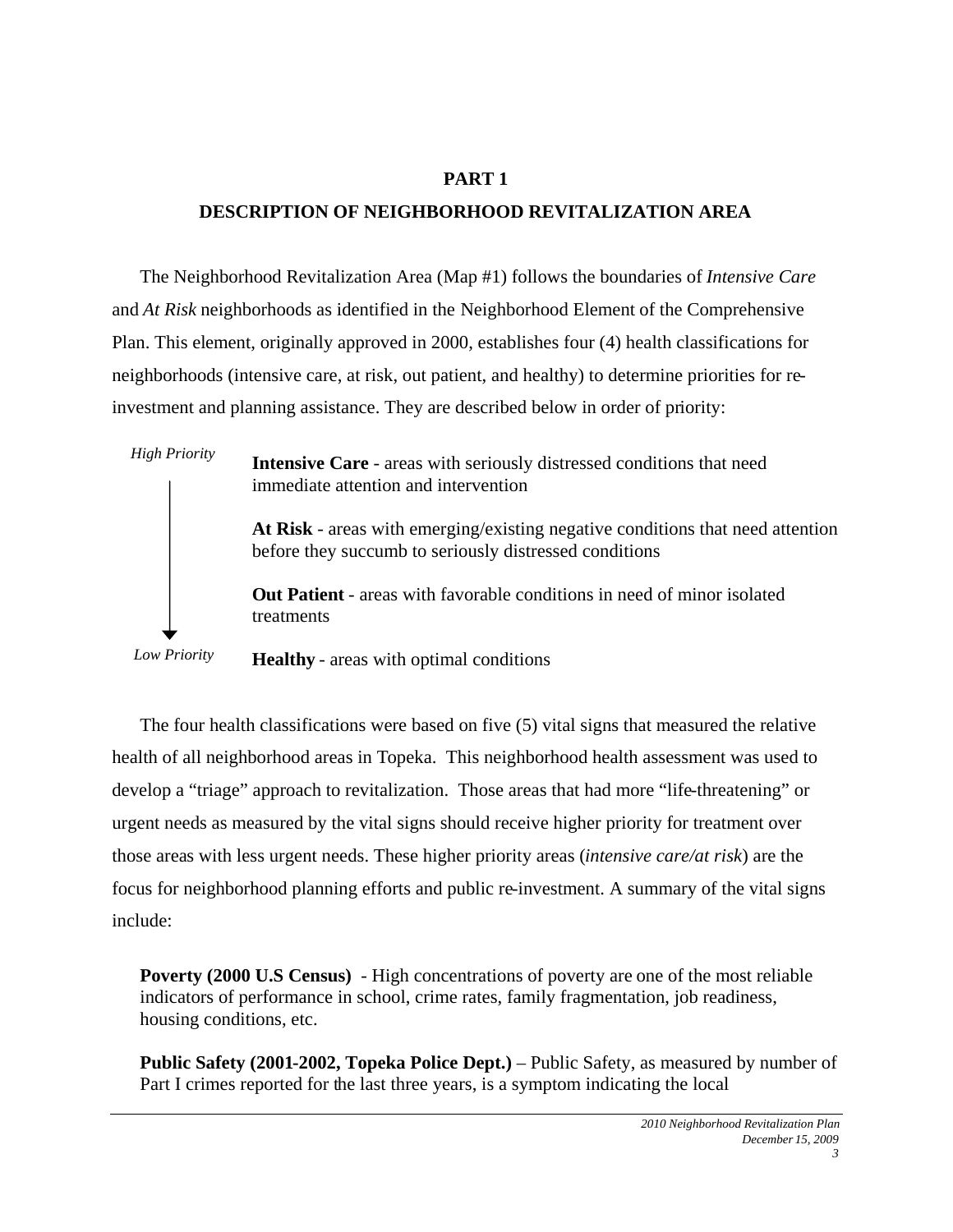environmental conditions conducive to crime and how well a neighborhood is organized to prevent crime from occurring.

**Residential Property Values (2002, Shawnee County Appraisers Office)** – Property values are in part a reflection of the quality of housing supply and the image of a neighborhood. The median value of a house purchased in Shawnee County was \$79,000 in 1998.

#### **Single Family Housing Tenure (2002 Shawnee County Appraisers Office)**

The percentage of homeowners residing in a neighborhood can be an indication of the willingness (or confidence) to invest in the area. The most relevant measure of this is how many single-family dwellings are owner-occupied since these homes were built for individual ownership.

**Boarded Houses (2001-2002, City of Topeka Code Compliance)** - A boarded-up house is one of the most, if not most, evident physical displays that will undermine confidence in an area for investment and precipitates a downward spiral for the block and/or neighborhood.

|                                           |                                   |                                                      | $\overline{\phantom{a}}$                           |                                           |                                                      |
|-------------------------------------------|-----------------------------------|------------------------------------------------------|----------------------------------------------------|-------------------------------------------|------------------------------------------------------|
| Neighborhood<br><b>Condition</b><br>Level | Number of<br><b>Part 1 Crimes</b> | % of Persons<br><b>Below</b><br><b>Poverty Level</b> | % Owner<br><b>Occupied</b><br><b>Housing Units</b> | <b>Number of</b><br><b>Boarded Houses</b> | <b>Average Residential</b><br><b>Property Levels</b> |
| Worst                                     | High                              | 25-100                                               | $0 - 33$                                           | $6 - 12$                                  | \$14,700 - \$31,400                                  |
|                                           | Above Average                     | $15 - 24$                                            | 34-49                                              | $3 - 5$                                   | $$31,401 - $53,400$                                  |
|                                           | <b>Below Average</b>              | $8 - 14$                                             | $50 - 69$                                          | $1 - 2$                                   | \$53,401 - \$82,100                                  |
| <b>Best</b>                               | Low                               | $0 - 7$                                              | 70-100                                             | 0                                         | \$82,101 - \$234,622                                 |

#### **Vital Sign Ranges**

#### **Area Profile**

Health rankings are determined by averaging all vital sign levels for each neighborhood area. *Intensive care* and *at risk* neighborhoods have the lowest vital sign measurements, and hence are being targeted as the Neighborhood Revitalization (NR) Area. Below is a comparsion profile of the NR Area and non-NR Area:

#### **Total Primary Neighborhood Revitalization Area (2006)**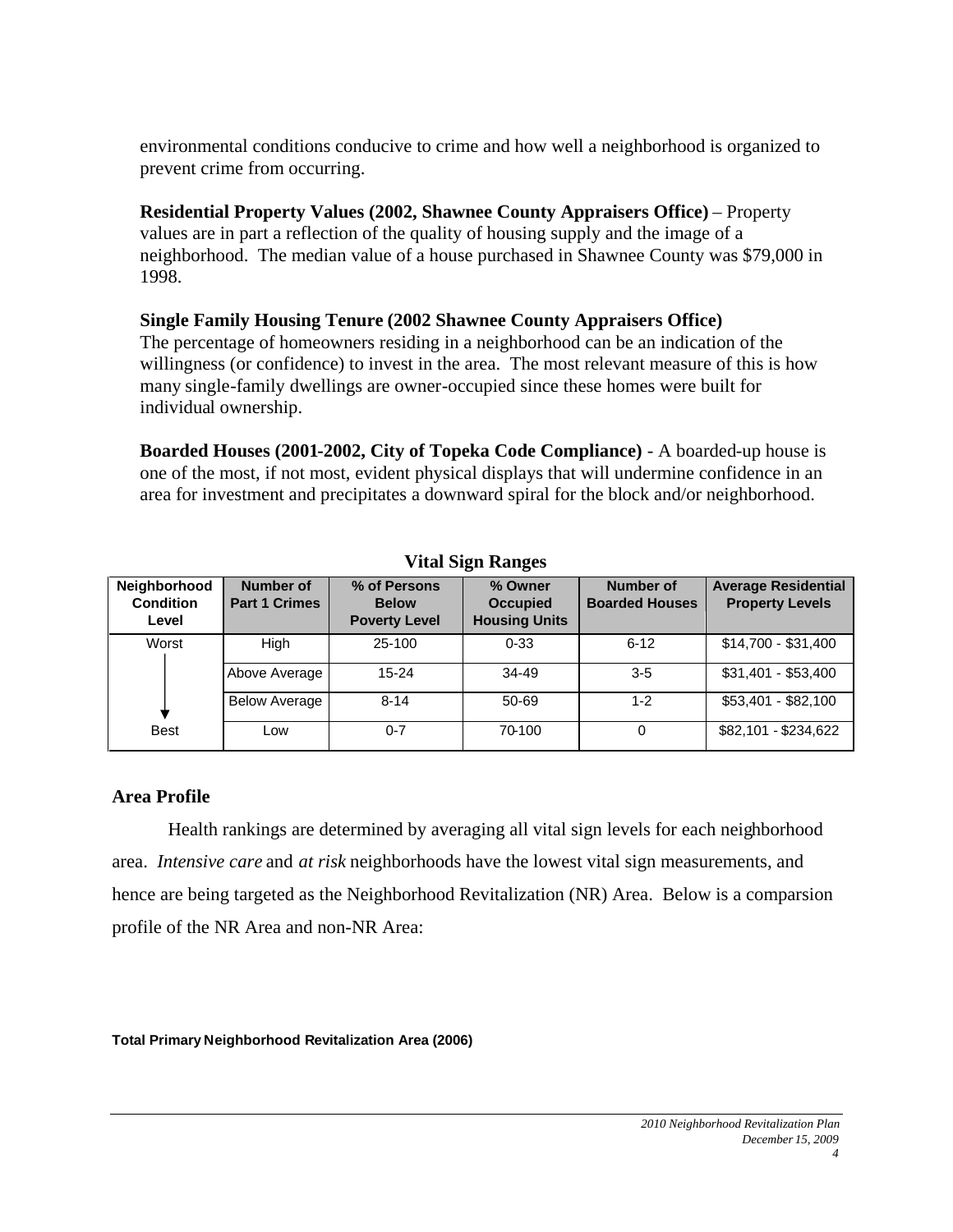| Neighborhood<br><b>Health</b><br>Rating | Number of<br><b>Part 1 Crimes</b> | % of Persons<br><b>Below</b><br><b>Poverty Level</b> | % Owner<br><b>Occupied</b><br><b>Housing Units</b> | Number of<br><b>Boarded Houses</b><br>(by Census Block<br>Group) | <b>Average Residential</b><br><b>Property Levels</b> |
|-----------------------------------------|-----------------------------------|------------------------------------------------------|----------------------------------------------------|------------------------------------------------------------------|------------------------------------------------------|
| Intensive Care                          | High                              | 30%                                                  | 40%                                                | 5                                                                | \$22.122                                             |
| At Risk                                 | Above Average                     | 25%                                                  | 53%                                                | 2                                                                | \$32,738                                             |
| <b>Total Primary</b><br><b>NR Area</b>  | High                              | 26%                                                  | 49%                                                | 3                                                                | \$29.313                                             |

#### **Total Non-Neighborhood Revitalization Area (2006)**

| <b>Neighborhood</b><br><b>Health</b><br>Rating | <b>Number of</b><br><b>Part 1 Crimes</b> | % of Persons<br><b>Below</b><br><b>Poverty Level</b> | % Owner<br><b>Occupied</b><br><b>Housing Units</b> | <b>Number of</b><br><b>Boarded Houses</b><br>(by Census Block)<br>Group) | <b>Average Residential</b><br><b>Property Levels</b> |
|------------------------------------------------|------------------------------------------|------------------------------------------------------|----------------------------------------------------|--------------------------------------------------------------------------|------------------------------------------------------|
| <b>Out Patient</b>                             | Above Average                            | 12%                                                  | 70%                                                |                                                                          | \$65,277                                             |
| Healthy                                        | <b>Below Average</b>                     | 5%                                                   | 85%                                                |                                                                          | \$101,791                                            |
| <b>Total Non-NR</b><br>Area                    | <b>Below Average</b>                     | 7%                                                   | 81%                                                | 0                                                                        | \$90,698                                             |

#### **General Characteristics (2009)**

| Area                 | <b>Square</b><br><b>Miles</b> | # of<br><b>Parcels</b> | <b>Estimated</b><br><b>Population</b> | <b>Total</b><br><b>Housing</b><br><b>Units</b> | Real<br><b>Property Valuation Parcels**</b> | <b>Vacant</b> |
|----------------------|-------------------------------|------------------------|---------------------------------------|------------------------------------------------|---------------------------------------------|---------------|
| NR Area<br>(Primary) | $9.7*$                        | 14.675                 | 34.125<br>(2000 Census)               | 15.817<br>$(2000$ Census)                      | \$1,274,240,540                             | 1.860         |
| Non-NR Area          | $37.6*$                       | 34.503                 | 88.252<br>(2000 Census)               | 41.198<br>(2000 Census)                        | \$6,615,382,262                             | 1.755         |

\* Excludes street rights-of-way and water bodies.

\*\* Residential, commercial, and industrial parcels only.

#### **Amended Areas Since 2004**

| Area                            | <b>Health</b><br><b>Rating</b> | Year |
|---------------------------------|--------------------------------|------|
| Kanza Business Park             | Healthy                        | 2004 |
| <b>Belmont Addition</b>         | Out-Patient                    | 2004 |
| Southern Hills<br>Sub "B" & "C" | Healthy                        | 2004 |
| Cowdin Sub                      | Healthy                        | 2004 |
| Drakes Farm Sub                 | Healthy                        | 2004 |
| Southern Hills<br>Sub "A"       | Healthy                        | 2007 |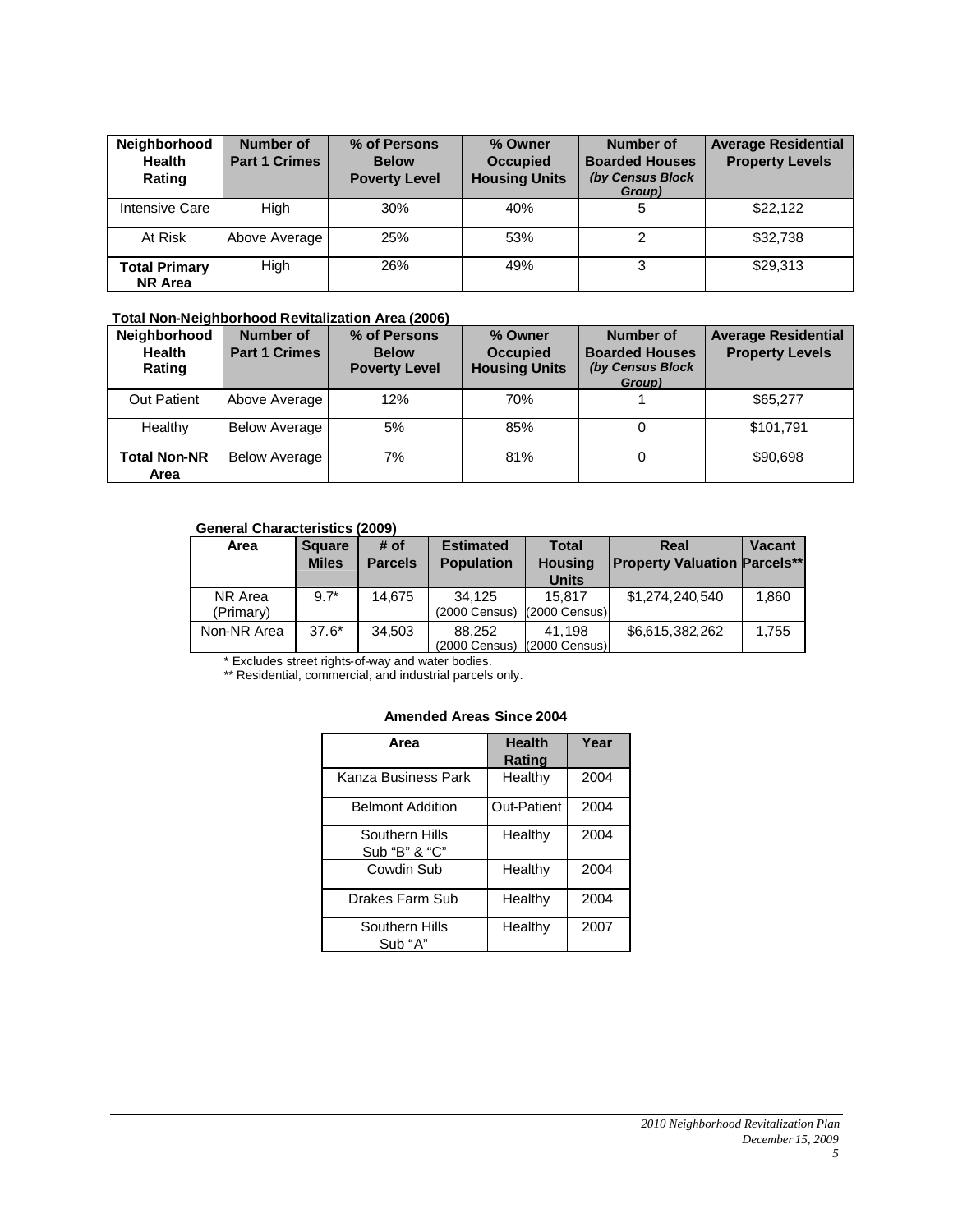

*December 15, 2009*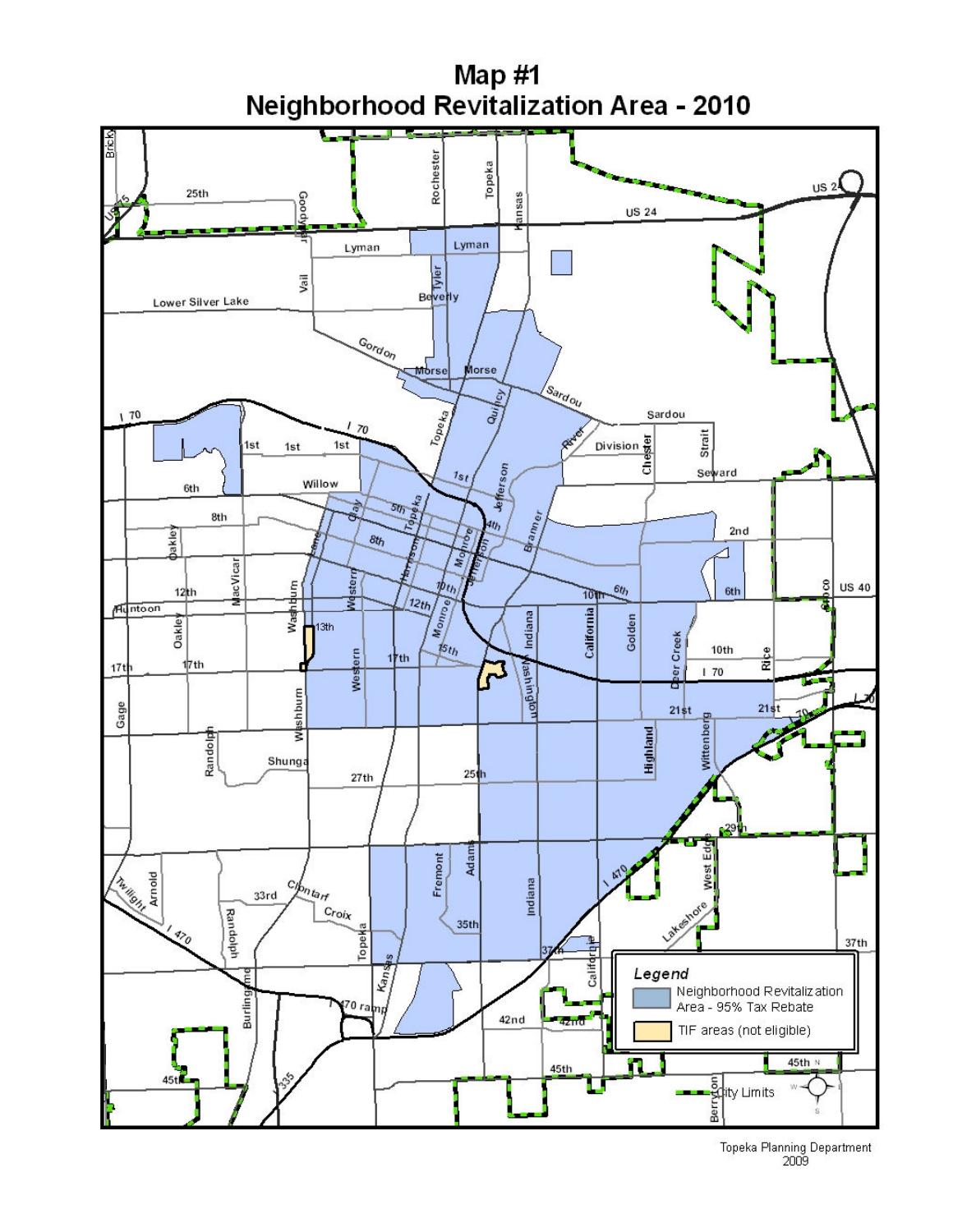#### **Legal Description of Neighborhood Revitalization Area**

#### **Primary Area**

Beginning at the intersection of the Centerline of US Highway 24 with the Centerline of NW Clay Street; thence easterly, on the Centerline of US Highway 24, to an intersection with the Centerline of NW Topeka Boulevard; thence southerly, on the Centerline of NW Topeka Boulevard, to an intersection with the Centerline of Old Soldier Creek; thence easterly and southerly, down the Centerline of Old Soldier Creek, to an intersection with the Centerline of the Mainline Track of the Union Pacific Railroad; thence southerly, on the centerline of said mainline track, to an intersection with the Centerline of the West Approach to the Sardou Bridge over the Kansas River; thence east-southeasterly, on the centerline of said approach and the Centerline of the Sardou Bridge, to an intersection with the Centerline of the Kansas River; thence southwesterly, up the Centerline of the Kansas River, to an intersection with an extension of the Centerline of NE Chandler Street; thence southerly, on the Centerline of NE Chandler Street, to an intersection with the Centerline of NE Seward Avenue; thence westerly, on the Centerline of NE Seward Avenue, to an intersection with the Centerline of NE Branner Street; thence south-southwesterly, on the Centerline of Branner Street, to an intersection with the Centerline of the Mainline Track of the Burlington Northern – Santa Fe Railway; thence easterly, on the centerline of said mainline track, to an intersection with the East line of the Northeast Quarter of Section 33, Township 11 South, Range 16 east of the  $6<sup>th</sup>$  P.M.; thence southerly, on said East line, to the Southeast corner of said Northeast Quarter; thence easterly, on the North line of the Southwest Quarter of Section 34, Township 11 South, Range 16 east of the  $6<sup>th</sup>$  P.M., to an intersection with the Centerline of Deer Creek; thence southwesterly and southerly, up the Centerline of Deer Creek, to an intersection with the Centerline of SE  $6<sup>th</sup>$  Avenue; thence westerly, on the Centerline of SE  $6<sup>th</sup>$  Avenue, to an intersection with the Centerline of SE Deer Creek Parkway; thence southerly, on the Centerline of SE Deer Creek Parkway, to an intersection with the Centerline of Interstate Highway 70; thence easterly, on the Centerline of Interstate Highway 70, to an intersection with the East line of the Southwest Quarter of Section 3, Township 12 South, Range 16 east of the  $6<sup>th</sup>$  P.M.; thence southerly, on said East line, to the Southeast corner of said Southwest Quarter; thence easterly, on the North line of the Northeast Quarter of Section 10, Township 12 South, Range 16 east of the 6<sup>th</sup> P.M., to the Northeast corner of the West Half of said Northeast Quarter; thence on an assumed bearing of South 00°48'00" West, on the East line of the West Half of said Northeast Quarter, 158.83 feet, to the North line of the Kansas Turnpike Right of Way, thence South 63°15'40" West, on said right of way line, 790.86 feet; thence South 6936'00" West, continuing on said right of way line, 452.77 feet; thence North 7046'40" West, continuing on said right of way line , 337.69 feet, to the Easterly Right of Way line of Service Road "L" of the Kansas Turnpike Authority; thence southwesterly, to the intersection of the Westerly Right of Way line of said Service Road "L" with the Northerly Right of Way line of the Kansas Turnpike; thence southwesterly, on the Northerly Right of Way line of the Kansas Turnpike, to an intersection with the Centerline of SE 37<sup>th</sup> Street; thence westerly, on the Centerline of  $37<sup>th</sup>$  Street, to an intersection with the Centerline of SW Topeka Boulevard; thence northerly, on the Centerline of SW Topeka Boulevard, to an intersection with the Centerline of SW  $29<sup>th</sup>$  Street; thence easterly, on the Centerline of 29<sup>th</sup> Street, to an intersection with the Centerline of SE Adams Street; thence northerly, on the Centerline of SE Adams Street, to an intersection with the Centerline of SE 21<sup>st</sup> Street; thence westerly, on the Centerline of 21<sup>st</sup> Street, to an intersection with the Centerline of Washburn Avenue; thence northerly, and northnortheasterly, on the Centerline of Washburn Avenue, to an intersection with the Centerline of SW Willow Avenue; thence easterly, on the Centerline of SW Willow Avenue, to an intersection with the Centerline of Quinton Avenue; thence northerly, on the Centerline of Quinton Avenue, and its extension, to an intersection with the Centerline of Interstate Highway 70; thence southeasterly, on the Centerline of Interstate Highway 70, to an intersection with the Centerline of SW Topeka Boulevard; thence north-northeasterly, on the Centerline of Topeka Boulevard, to an intersection with the Centerline of NW Laurent Street; thence west-northwesterly, on the Centerline of NW Laurent Street, to an intersection with the Centerline of NW Norris Street; thence west-northwesterly, on the Centerline of NW Norris Street, to an intersection with the Centerline of NW Lane Street; thence north-northeasterly, on the Centerline of NW Lane Street, to an intersection with the Centerline of NW Gordon Street; thence eastsoutheasterly, on the Centerline of NW Gordon Street, to an intersection with the Centerline of NW Buchanan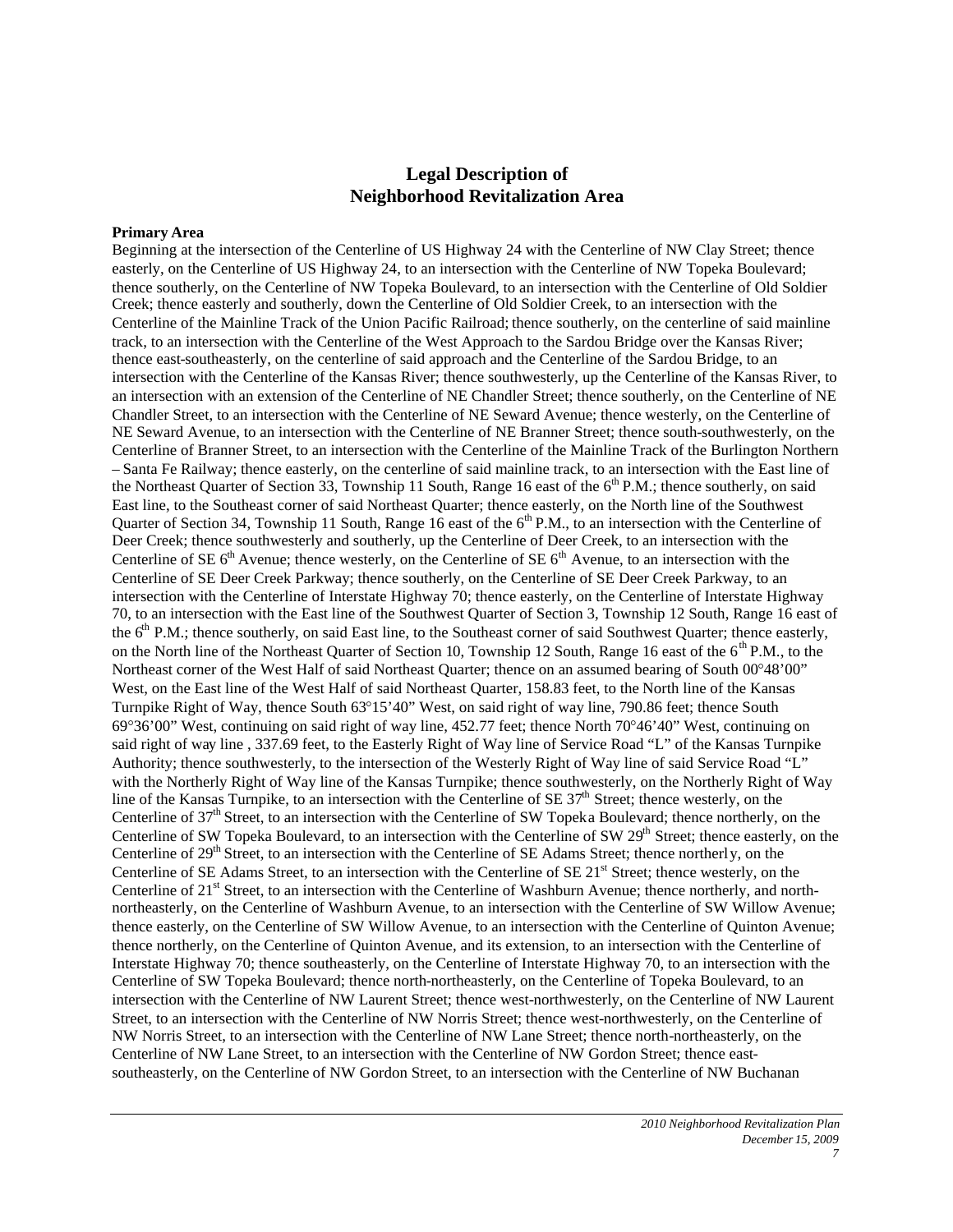Street; thence northerly, on the Centerline of NW Buchanan Street, to an intersection with the Centerline of NW Grant Street; thence easterly, on the Centerline of NW Grant Street, to an intersection with the Centerline of NW Western Avenue; thence northerly, on the Centerline of NW Western Avenue, to an intersection with the Centerline of NW St. John Street; thence easterly, on the Centerline of NW St. John Street, to an intersection with the Centerline of NW Taylor Street; thence northerly, on the Centerline of NW Taylor Street, to an intersection with the Centerline of NW Lyman Road; thence westerly, on the Centerline of NW Lyman Road, to an intersection with the Centerline of NW Clay Street; thence northerly, on the Centerline of NW Clay Street, to the point of beginning. Contains 12.77 square miles.

#### **SOUTHERN HILLS**

Southern Hills Subdivision "A", Southern Hills Subdivision "B", and Southern Hills Subdivision "C". Contains approximately 110.8 acres.

#### **BELMONT ADDITION**

Beginning at the Southwest corner of Lot 574 on Sixth Avenue, in Belmont Addition to the City of Topeka, Shawnee County, Kansas: thence northerly, on the West line of Belmont Addition, to the Northwest corner of Lot 447 on Rogers Street; thence easterly, on the North line of Lot 447 and on the North line of East Third Street, formerly House Street, to the Southwest corner of Lot 181 on Fairfax Street in Belmont Addition; thence northerly, on a West line of Belmont Addition, to an intersection with the Centerline of Deer Creek; thence northeasterly, down the Centerline of Deer Creek, to an intersection with the North line of the Southwest Quarter of Section 34, Township 11 South, Range 16 east of the 6th P.M.; thence easterly, on the North line of said Southwest Quarter, to the Northeast corner of Belmont Addition; thence southerly, on the East line of Belmont Addition, to the Southeast corner of Lot 658 on sixth Avenue; thence westerly, on the platted North line of Sixth Avenue, to the point of beginning. Contains 0.10 square mile, more or less.

#### (AND IN ADDITION)

#### **COWDIN SUBDIVISION NO. 3 PRELIMINARY PLAT AREA**

Commencing at the Northeast Corner of the South ½ of the Southeast ¼ of Section 17, Township 12 South, Range 16 East of the  $6<sup>th</sup>$  P.M., in the City of Topeka, Shawnee County, Kansas; thence South along the East line of said SE ¼ a distance of 299.87 feet to the point of beginning; thence continuing South along said East line, a distance of 210.00 feet; thence S 89° 49' W a distance of 215.0 feet; thence S 00° 13' E a distance of 150.00 feet to a point on the North line of Cowdin Subdivision; thence S 90° 00' W along the North line of said Subdivision 1402.1 feet to the NW corner of Lot 9, Block A, Cowdin Subdivision, said point also being on the easterly right-of-way of the Kansas Turnpike; thence N 41° 19' E along the easterly right-of-way of the Kansas Turnpike, a distance of 880.0 feet; thence N 89° 54' E a distance of 630.0 feet to a point on the West right-of-way of SE Colorado Avenue, said point also being a common center with Parnell Subdivision; thence  $S\ 00^{\circ}$  13' E along said right-of-way a distance of 300.0 feet to the SW corner of Noble Subdivision; thence N 89° 54' E along the South line of said Subdivision and said South line extended a distance of 400.0 feet to the point of beginning containing 16.62 acres more or less.

#### **DRAKES FARM SUBDIVISION AREA**

Drakes Farm Subdivision. Contains approximately 21.01 acres.

#### **KANZA BUSINESS AND TECHNOLOGY PARK (OVERALL PUD BOUNDARY)**

A TRACT OF LAND IN THE SOUTHEAST QUARTER, THE EAST HALF OF THE SOUTHWEST QUARTER, LOT 3 OF THE NORTHWEST QUARTER, AND THE NORTHEAST QUARTER, ALL IN SECTION 26, TOWNSHIP 11 SOUTH, RANGE 15 EAST OF THE SIXTH PRINCIPAL MERIDIAN, SHAWNEE COUNTY, KANSAS, MORE PARTICULARLY DESCRIBED AS: COMMENCING AT THE SOUTHEAST CORNER OF SAID SOUTHEAST QUARTER; THENCE ON AN ASSUMED BEARING OF NORTH 00°00'22" EAST, 30.00 FEET, ALONG THE EAST LINE OF SAID SOUTHEAST QUARTER; THENCE SOUTH 89°36'04" WEST, 23.50 FEET TO THE POINT OF BEGINNING; THENCE SOUTH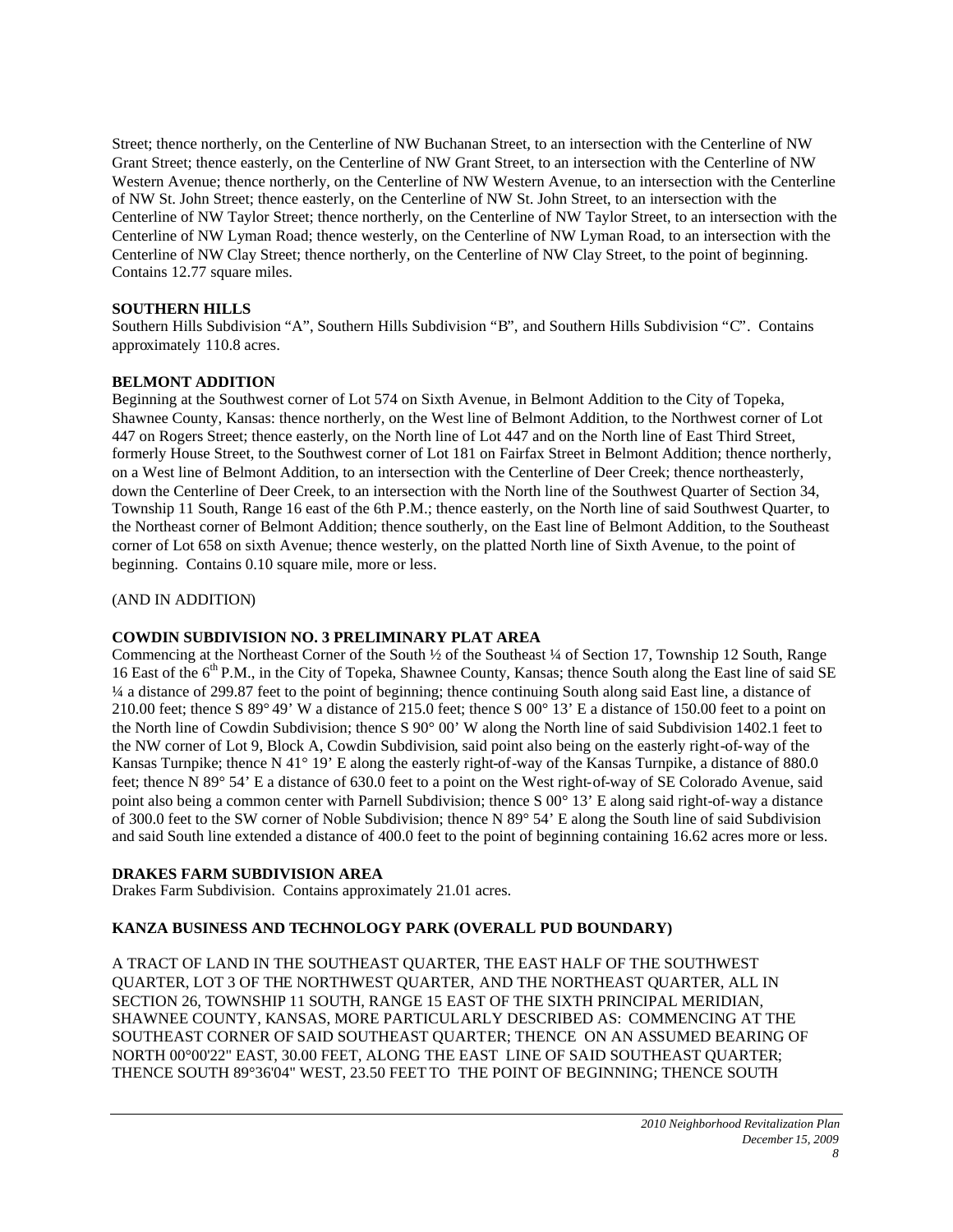89°36'04" WEST, 2611.74 FEET TO A POINT ON THE WEST LINE OF SAID SOUTHEAST QUARTER, 30.00 FEET NORTH OF THE SOUTHWEST CORNER OF SAID SOUTHEAST QUARTER; THENCE NORTH 00°06'23" WEST, 1118.90 FEET ALONG THE WEST LINE OF SAID SOUTHEAST QUARTER; THENCE SOUTH 86°16'38" EAST, 130.48 FEET; THENCE NORTH 42°55'39" EAST, 233.28 FEET; THENCE NORTH 01°25'17" WEST, 497.95 FEET; THENCE SOUTH 88°46'41" WEST, 278.01 FEET TO THE WEST LINE OF SAID SOUTHEAST QUARTER; THENCE SOUTH 00°06'23" EAST, 120.24 FEET ALONG THE WEST LINE OF SAID SOUTHEAST QUARTER TO THE NORTH LINE OF ARLINGTON HEIGHTS SUBDIVISION; THENCE SOUTH 89°54'32" WEST, 1309.28 FEET ALONG THE NORTH LINE OF SAID SUBDIVISION TO THE WEST LINE OF THE EAST HALF OF SAID SOUTHWEST QUARTER; THENCE NORTH 00°11'27" EAST, 953.94 FEET ALONG THE WEST LINE OF THE EAST HALF OF SAID SOUTHWEST QUARTER; THENCE NORTH 00°18'11" EAST, 663.92 FEET ALONG THE WEST LINE OF SAID LOT 3 TO THE SOUTHERLY RIGHT-OF-WAY LINE OF INTERSTATE HIGHWAY NO. 70; THENCE NORTH 88°53'30" EAST, 883.63 FEET ALONG SAID RIGHT-OF-WAY LINE; THENCE ON A CURVE TO THE LEFT, ALONG SAID RIGHT-OF-WAY LINE, A RADIUS OF 1579.22 FEET, AN ARC DISTANCE OF 683.95 FEET, WITH A CHORD WHICH BEARS NORTH 76°29'04" EAST, 678.62 FEET; THENCE NORTH 64°04'38" EAST, 1046.28 FEET, ALONG SAID RIGHT-OF-WAY LINE; THENCE SOUTH 00°08'08" WEST, 213.32 FEET; THENCE SOUTH 78°48'28" EAST, 1483.53 FEET TO THE EAST LINE OF THE NORTHEAST QUARTER OF SAID SECTION; THENCE SOUTH 00°08'53" EAST, 87.25 FEET ALONG THE EAST LINE OF SAID NORTHEAST QUARTER; THENCE SOUTH 16°33'51" WEST, 156.49 FEET; THENCE SOUTH 00°08'53" EAST, 539.57 FEET TO A POINT ON THE SOUTH LINE OF SAID NORTHEAST QUARTER, 45.00 FEET WEST OF THE SOUTHEAST CORNER OF SAID NORTHEAST QUARTER; THENCE SOUTH 00°00'22" WEST, 35.43 FEET; THENCE SOUTH 89°59'38" EAST, 21.50 FEET; THENCE SOUTH 00°00'22" WEST, 2570.01 FEET TO THE POINT OF BEGINNING. THE ABOVE DESCRIBED TRACT CONTAINS 258.943 ACRES, MORE OR LESS.

A TRACT OF LAND SITUATED IN THE SOUTHEAST QUARTER OF SECTION 26, TOWNSHIP 11 SOUTH, RANGE 15 EAST OF THE SIXTH PRINCIPAL MERIDIAN, SHAWNEE COUNTY KANSAS, MORE PARTICULARLY DESCRIBED AS FOLLOWS: COMMENCING AT THE SOUTHEAST CORNER OF THE SOUTHEAST QUARTER OF SECTION 26; THENCE ALONG THE SOUTH LINE OF SAID QUARTER ON AN ASSUMED BEARING OF SOUTH 89°35'38" WEST, A DISTANCE OF 825.36 FEET; THENCE ON A BEARING OF NORTH 00°24'22" WEST, A DISTANCE OF 40.00 FEET TO THE POINT OF BEGINNING; THENCE PARALLEL WITH THE SOUTH LINE OF SAID QUARTER ON A BEARING OF SOUTH 89°35'38" WEST, A DISTANCE OF 515.96 FEET; THENCE ON A BEARING NORTH 00°25'19" WEST, A DISTANCE OF 2033.61 FEET; THENCE ON A BEARING OF NORTH 44°27'37" EAST, A DISTANCE OF 68.73 FEET; THENCE ON A BEARING OF SOUTH 63°56'06" EAST, A DISTANCE OF 18.56 FEET; THENCE ON A BEARING OF NORTH 19°56'13" EAST, A DISTANCE OF 44.30 FEET; THENCE ON A BEARING OF NORTH 34°34'08" EAST, A DISTANCE OF 25.22 FEET; THENCE ON A BEARING OF NORTH 72°13'53" EAST, A DISTANCE OF 27.65 FEET; THENCE ON A BEARING OF SOUTH 37°05'32" EAST, A DISTANCE OF 14.75 FEET; THENCE ON A BEARING OF SOUTH 54°25'19" EAST, A DISTANCE OF 16.30 FEET; THENCE ON A BEARING OF SOUTH 80°46'21" EAST, A DISTANCE OF 23.15 FEET; THENCE ON A BEARING OF SOUTH 87°13'11" EAST, A DISTANCE OF 11.70 FEET TO A POINT ON A CURVE TO THE RIGHT; THENCE ALONG SAID CURVE TO THE RIGHT (SAID CURVE HAVING A RADIUS OF 75.00 FEET, A CHORD BEARING OF SOUTH 74°03'00" EAST, AND A CHORD DISTANCE OF 34.18 FEET) A DISTANCE OF 34.48 FEET; THENCE ON A BEARING OF SOUTH 60°52'49" EAST, A DISTANCE OF 42.96 FEET; THENCE ON A BEARING OF SOUTH 53°28'55" EAST, A DISTANCE OF 108.90 FEET; THENCE ON A BEARING OF SOUTH 31°54'18" EAST, A DISTANCE OF 87.45 FEET; THENCE ON A BEARING OF SOUTH 26°44'08" EAST, A DISTANCE OF 158.72 FEET; THENCE ON A BEARING OF SOUTH 28°30'48" EAST, A DISTANCE OF 137.12 FEET; THENCE ON A BEARING OF SOUTH 35°51'47" EAST, A DISTANCE OF 63.86 FEET; THENCE ON A BEARING OF SOUTH 44°53'50" EAST, A DISTANCE OF 71.01 FEET; THENCE ON A BEARING OF SOUTH 00°10'26" EAST, A DISTANCE OF 305.26 FEET; THENCE ON A BEARING OF SOUTH 41°48'53" WEST, A DISTANCE OF 216.94 FEET TO A POINT ON A CURVE TO THE LEFT; THENCE ALONG SAID CURVE TO THE LEFT (SAID CURVE HAVING A RADIUS OF 75.00 FEET, A CHORD BEARING OF SOUTH 19°54'50" EAST, AND A CHORD DISTANCE OF 97.23 FEET) A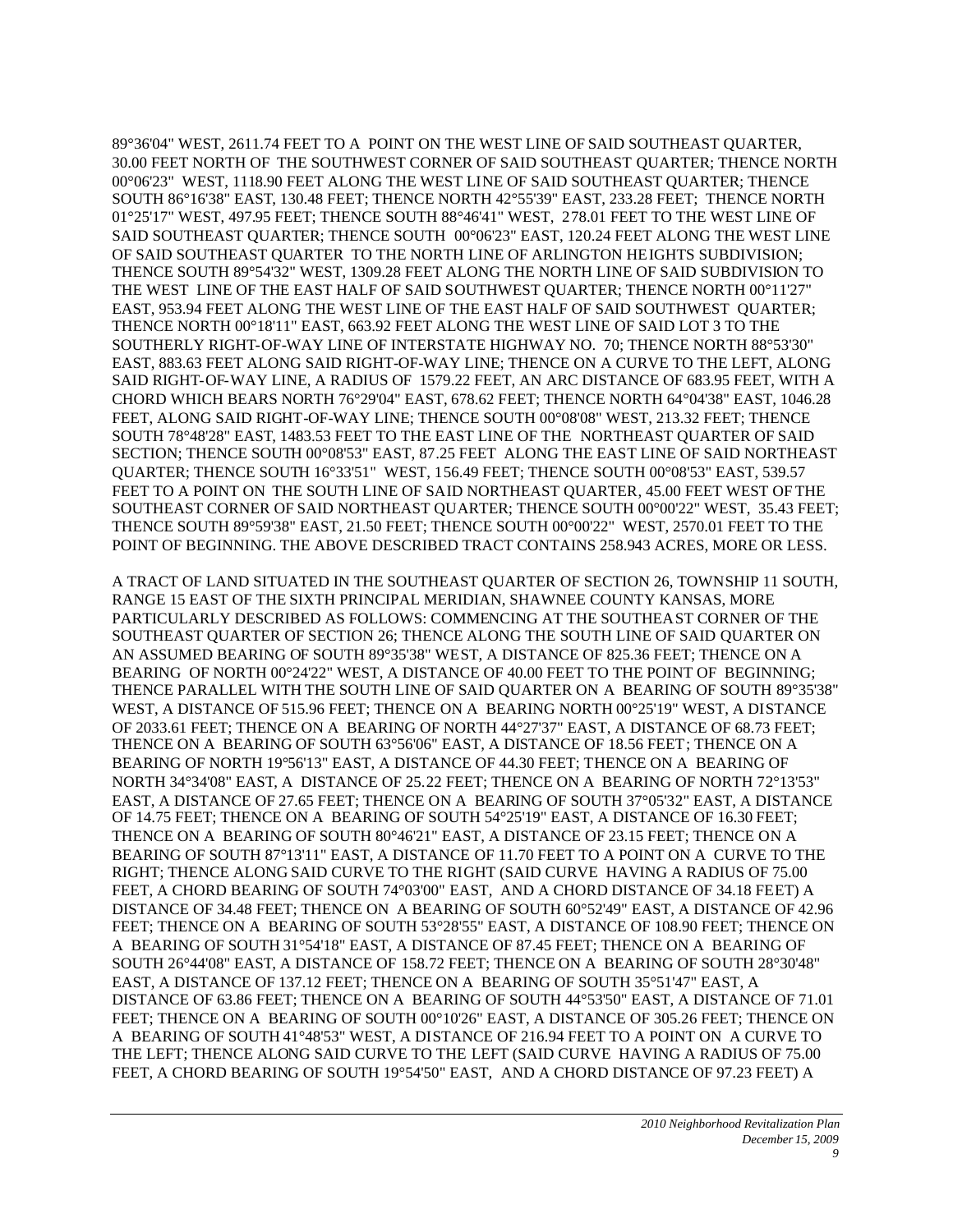DISTANCE OF 105.78 FEET; THENCE ON A BEARING OF SOUTH 00°01'58" EAST, A DISTANCE OF 78.63 FEET; THENCE ON A BEARING OF SOUTH 34°02'36" EAST, A DISTANCE OF 118.96 FEET; THENCE ON A BEARING OF SOUTH 00°17'22" WEST, A DISTANCE OF 227.41 FEET TO A POINT ON A CURVE TO THE RIGHT; THENCE ALONG SAID CURVE TO THE RIGHT (SAID CURVE HAVING A RADIUS OF 60.00 FEET, A CHORD BEARING OF SOUTH 45°46'21" WEST, AND A CHORD DISTANCE OF 77.15 FEET) A DISTANCE OF 83.79 FEET; THENCE ON A BEARING OF SOUTH 00°06'58" EAST, A DISTANCE OF 142.97 FEET; THENCE ON A BEARING OF SOUTH 86°22'32" WEST, A DISTANCE OF 30.69 FEET; THENCE ON A BEARING OF SOUTH 01°46'13" EAST, A DISTANCE OF 80.18 FEET; THENCE ON A BEARING OF SOUTH 89°57'22" WEST, A DISTANCE OF 20.82 FEET; THENCE ON A BEARING OF SOUTH 00°15'55" WEST, A DISTANCE OF 130.86 FEET; THENCE ON A BEARING OF SOUTH 89°40'17" EAST, A DISTANCE OF 21.15 FEET; THENCE ON A BEARING OF SOUTH 00°20'17" WEST, A DISTANCE OF 28.30 FEET TO A POINT ON A CURVE TO THE LEFT; THENCE ALONG SAID CURVE TO THE LEFT (SAID CURVE HAVING A RADIUS OF 118.49 FEET, A CHORD BEARING OF SOUTH 21°22'45" EAST, A CHORD DISTANCE OF 60.15 FEET) A DISTANCE OF 60.82 FEET; THENCE ON A BEARING OF SOUTH 32°29'33" EAST, A DISTANCE OF 24.43 FEET TO A POINT ON A CURVE TO THE RIGHT; THENCE ALONG SAID CURVE TO THE RIGHT(SAID CURVE HAVING A RADIUS OF 194.67 FEET, A CHORD BEARING OF SOUTH 12°51'45" EAST, AND A CHORD DISTANCE OF 80.56 FEET) A DISTANCE OF 81.15 FEET; THENCE ON A BEARING OF SOUTH 01°52'31" EAST, A DISTANCE OF 26.20 FEET TO THE POINT OF BEGINNING. THE ABOVE DESCRIBED TRACT OF LAND CONTAINS 24.081 ACRES, MORE OR LESS, AND IS SUBJECT TO ALL RIGHTS-OF-WAY, EASEMENTS, RESTRICTIONS, AND COVENANTS OF RECORD, IF ANY.

#### (AND IN ADDITION)

**KANZA BUSINESS AND TECHNOLOGY PARK SUBDIVISION.** CONTAINS APPROXIMATELY 10.39- ACRES, MORE OR LESS.

#### EXCEPT

The property commonly known as the 501 Sports Complex and legally described as follows: A tract of land in the Southeast Quarter of Section 26, Township 11 South, Range 15 East of the Sixth Principal Meridian, described as follows: Beginning at a point on the West line, 30.00-feet North of the Southwest Corner of said Quarter Section (said point being on the North right-of-way line of West Sixth Street); thence North 00 degrees, 06 minutes, 40 seconds West, along said West Line, 1,118.79-feet; thence South 86 degrees, 14 minutes, 23 seconds East, 130.46 feet; thence North 42 degrees, 56 minutes, 08 seconds East, 233.28-feet; thence North 01 degrees, 24 minutes, 28 seconds West, 497.95-feet; thence North 88 degrees, 48 minutes, 04 seconds East, 120.98-feet; thence on a 302.50 foot radius curve to the left, with a 170.62-foot chord bearing North 72 degrees, 25 minutes, 13 seconds East, an arc distance of 172.97-feet; thence North 56 degrees, 02 minutes, 21 seconds East, 399.91-feet; thence South 20 degrees, 26 minutes, 15 seconds East 750.52-feet; thence South 00 degrees, 24 minutes, 53 seconds East, 1, 344.97 feet to the North right-of-way line of West Sixth Street; thence South 89 degrees, 36 minutes, 04 seconds West, along said North right-of-way line, 1,162.82-feet to the Point of Beginning. The above contains 44.001-acres, more or less, all in the City of Topeka, Shawnee County, Kansas.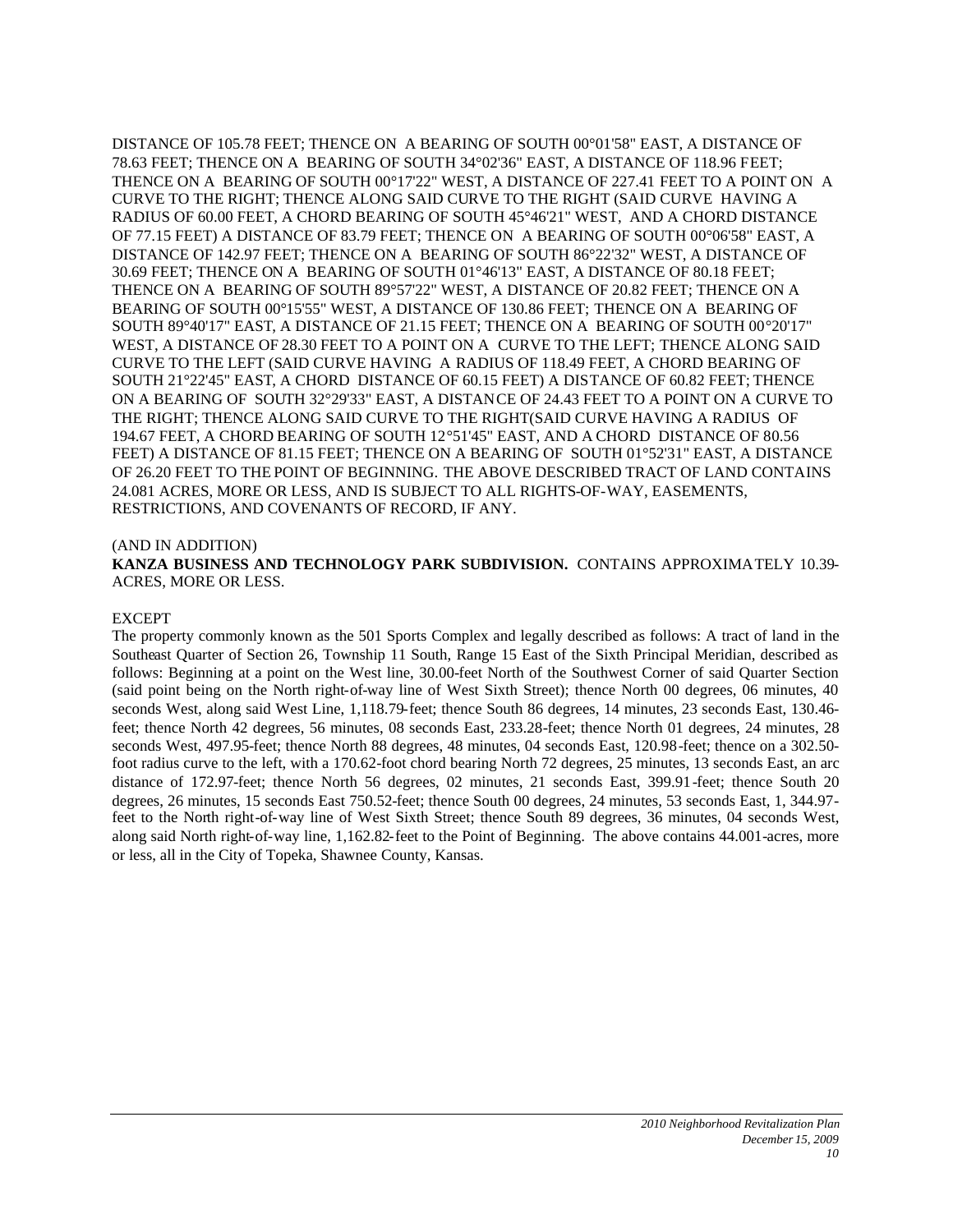#### **APPRAISED VALUATION OF REAL PROPERTY**

The appraised valuation of the real estate contained in the Neighborhood Revitalization Area as ofJanuary 4, 2010 for each parcel by land and building values is on file in the Topeka Planning Department. The 2009 appraised valuation for the 14,675 parcels contained in the area is:

| Land                             | \$200,095,330   |
|----------------------------------|-----------------|
| Improvements                     | \$1,104,145,210 |
| <b>Total Appraised Valuation</b> | \$1,274,240,540 |

## **PART 3**

## **LISTING OF OWNERS OF RECORD IN AREA**

Each owner of record of each parcel of land is listed together with the corresponding address on file in the Topeka Planning Department.

## **PART 4**

## **EXISTING ZONING BOUNDARIES & EXISTING/PROPOSED LAND USES**

Descriptions of zoning districts, current boundaries, existing land uses, and future land use maps within the Neighborhood Revitalization Area are all found on file in the Topeka Planning Department.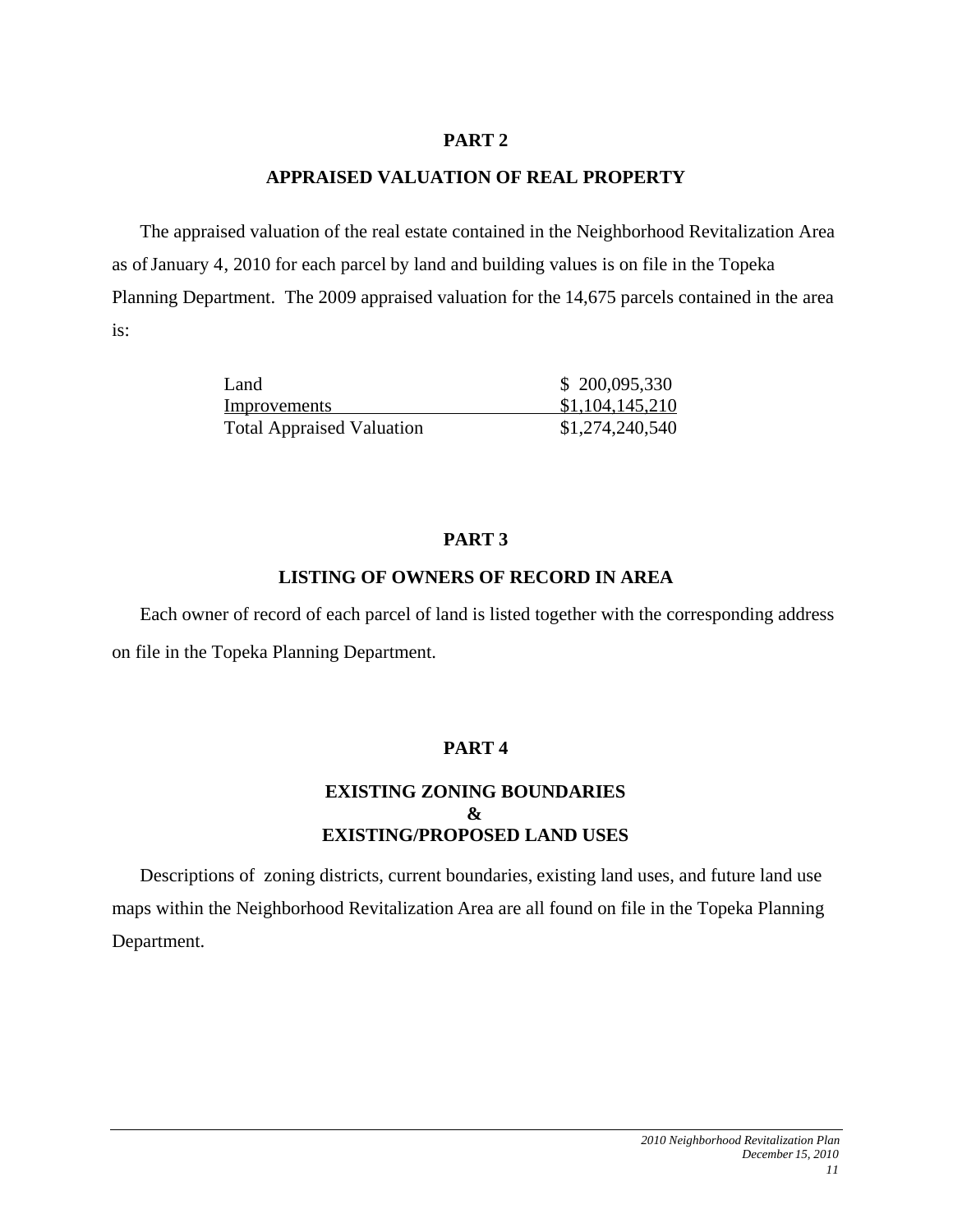## **MAJOR IMPROVEMENTS**

## **PROPOSED FOR NEIGHBORHOOD REVITALIZATION AREA**

A list of the proposed major improvements within the Neighborhood Revitalization Area are identified within the City Council-adopted neighborhood and area plans of the Comprehensive Plan. Copies of those plans are on file with the Topeka Planning Department and to date include:

- Central Park Neighborhood Plan (1998/2008)
- Chesney Park Neighborhood Plan (1998/2009)
- Holliday Park Neighborhood Plan (1998/2008)
- **Historic North Topeka Revitalization Plan (1999)**
- Elmhurst Neighborhood Plan (2001)
- **Tennessee Town (2001)**
- Downtown Topeka Redevelopment Plan (2001)
- Ward-Meade Neighborhood Plan (2001/2010)
- Wasburn-Lane Parkway Plan (2001)
- East Topeka Neighborhood Revitalization Plan (2002)
- Old Town Neighborhood Plan (2003)
- Hi-Crest Neighborhood Plan (2003)
- Oakland Neighborhood Plan (2004)

Proposed housing, infrastructure, and public facility improvements within these plans are intended to guide the City's future resource allocation as targeted within the Neighborhood Revitalization Area. Actual approved resource allocations are are found with the City's Capital Improvement Budget and Consolidated Plan.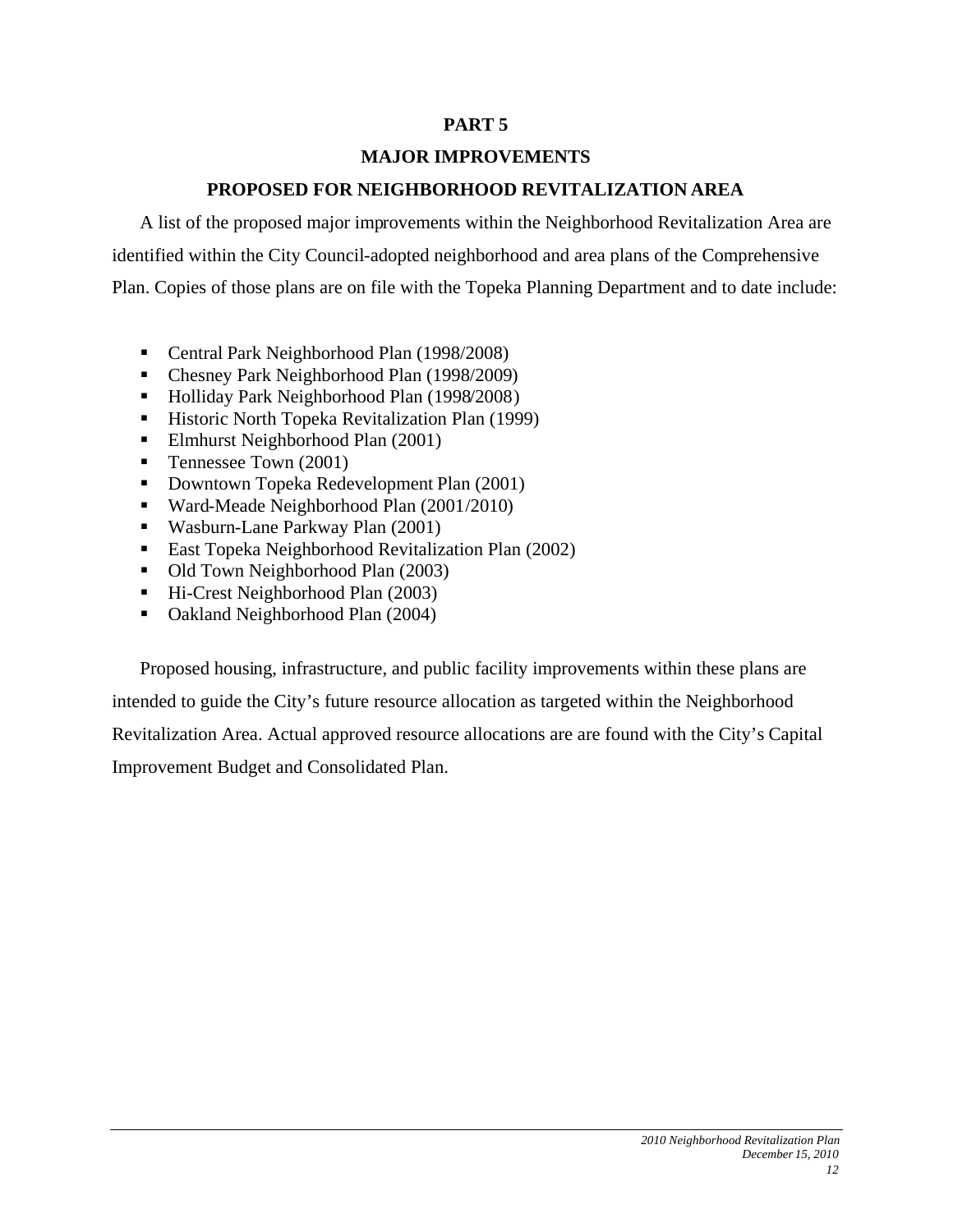## **STATEMENT SPECIFYING THE ELIGIBILITY REQUIREMENTS FOR A TAX REBATE**

#### **Residential New Construction/Rehabilitation**

All residential improvements legally permitted by applicable zoning regulations and building codes within the Neighborhood Revitalization Area are eligible for the specified tax rebate provided the new appraised valuation is increased by a minimum of 10%. Improvement projects that are **not** eligible without City Council approval include:

- New construction renter-occupied single-family dwellings.
- Conversion of single-family dwellings to two (2) or more dwelling units.

#### **Commercial New Construction/Rehabilitation**

Commercial, office and institutional, and industrial projects legally permitted by applicable zoning regulations and building codes within the Neighborhood Revitalization Area are eligible for the specified tax rebate provided the new appraised valuation is increased by a minimum of 20%.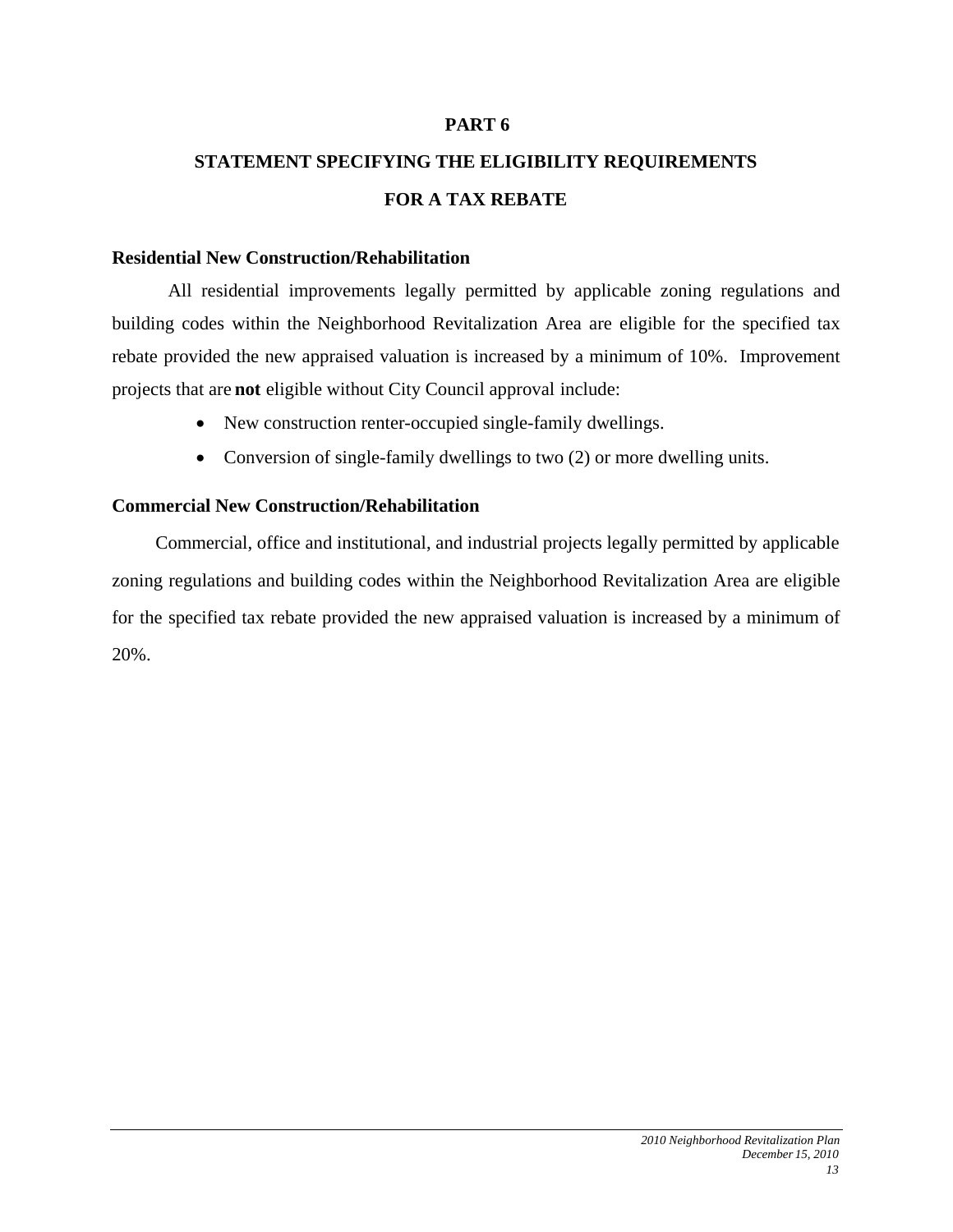## **CRITERIA FOR DETERMINATION OF ELIGIBILITY**

- (a) Construction of an improvement must have begun on or after January 1, 2010 the date of designation of the neighborhood revitalization area by the City under Ordinance No. 19362. Such improvement project shall remain eligible in the event of any re-adoption of the 2010 Neighborhood Revitalization Program by a subsequent ordinance. An improvement project constructed pursuant to a building permit and an application for tax rebate filed before January 1, 2010, may be eligible for a rebate under the Neighborhood Revitalization Program created by City Ordinance No. 18847 as amended by City Ordinance No. 19034.
- (b) A rebate application must be filed within sixty (60) days of the issuance of a building permit or initiation of work (if no building permit is required) as determined by the Planning Director. An application determined to be "out-of-time" shall be accepted by the Planning Director if the applicant can demonstrate that prior to commencing the improvements, he or she intended to use the program's benefits for the specific improvement proposed in the application. Some factors that may be used to determine the intent and prior knowledge of the program include previous written or verbal communication with city staff, contractors, or other interested parties in the project. The fact that the applicant was not made aware of the program by city staff shall not be used as a factor in this determination. An application shall not be accepted "out-of-time if the building permit was issued to correct a past zoning or building code violation. The applicant must submit all evidence in writing that supports the above criteria to the Planning Department within one (1) year of the issuance of the building permit. The applicant may appeal the Planning Director's decision to the City Manager who has final authority over the matter.
- (c) The improvements must conform with the Comprehensive Plan, including design guidelines within applicable Neighborhood Plans, and Zoning Regulations in effect at the time the improvements are made.
- (d) New and existing improvements on property must conform with all other applicable codes, rules, and regulations in effect at the time the improvements are made, and for the length of the rebate or the rebate may be terminated.
- (e) Any property that is delinquent in any real property tax payment or special assessment shall not be eligible for any rebate or future rebate until such time as all real property taxes and special assessments have been paid. Additionally, taxes on all real property owned by the applicant must be current.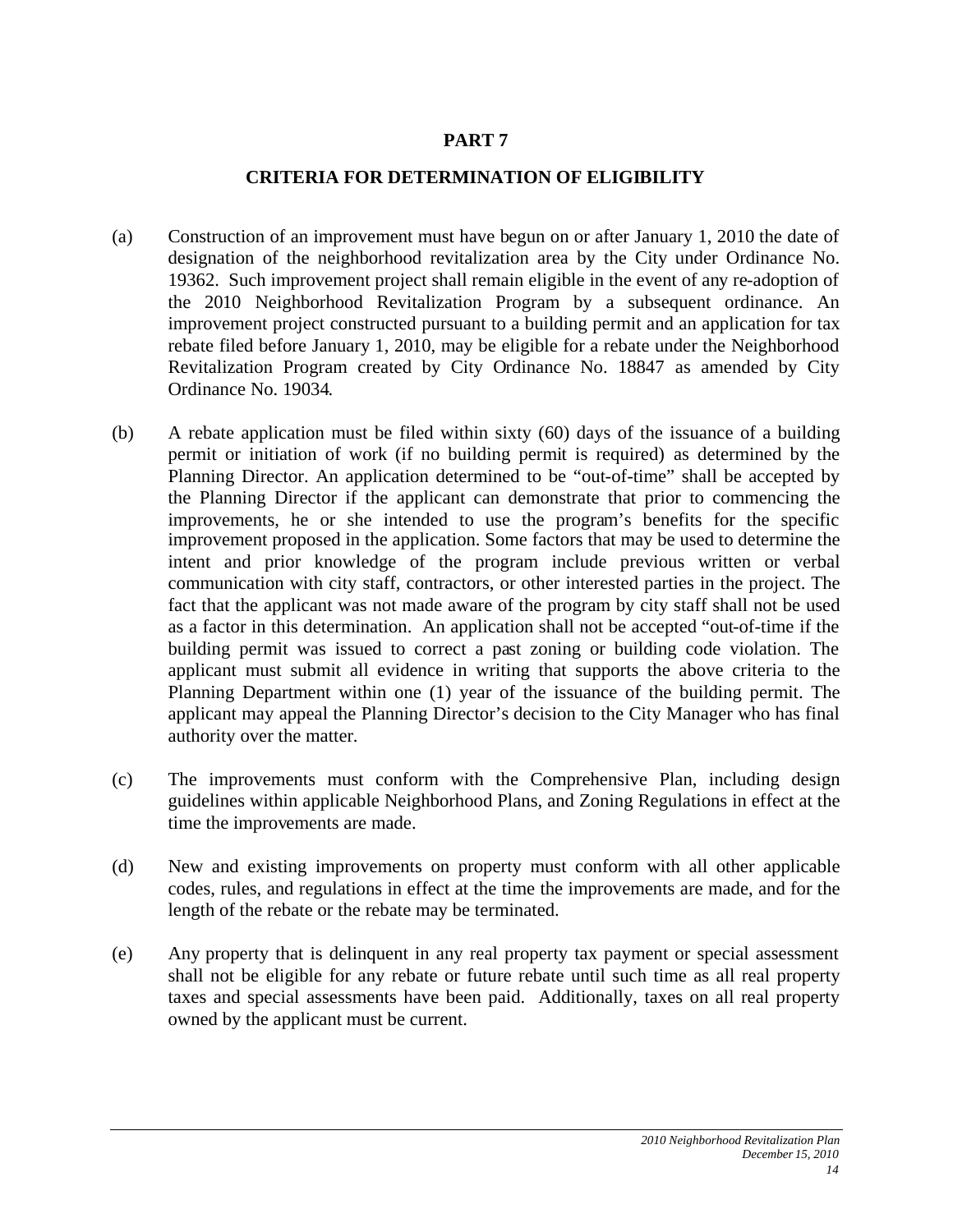- (f) Commercial or industrial property eligible for tax incentives under any adopted Neighborhood Revitalization Plan and Topeka's existing tax abatement program pursuant to Article 11, Section 13 of the Kansas Constitution and Topeka Ordinance 17270, may receive one exemption/rebate per project from the City as a tax incentive.
- (g) Any property that fronts a public street boundary of the Neighborhood Revitalization Area shall be eligible for the rebate, exept those properties that front a public highway.
- (h) Projects completed or eligible to be approved after two (2) years from the issuance of a building permit or initiation of eligible work items shall not be eligibile for a tax rebate.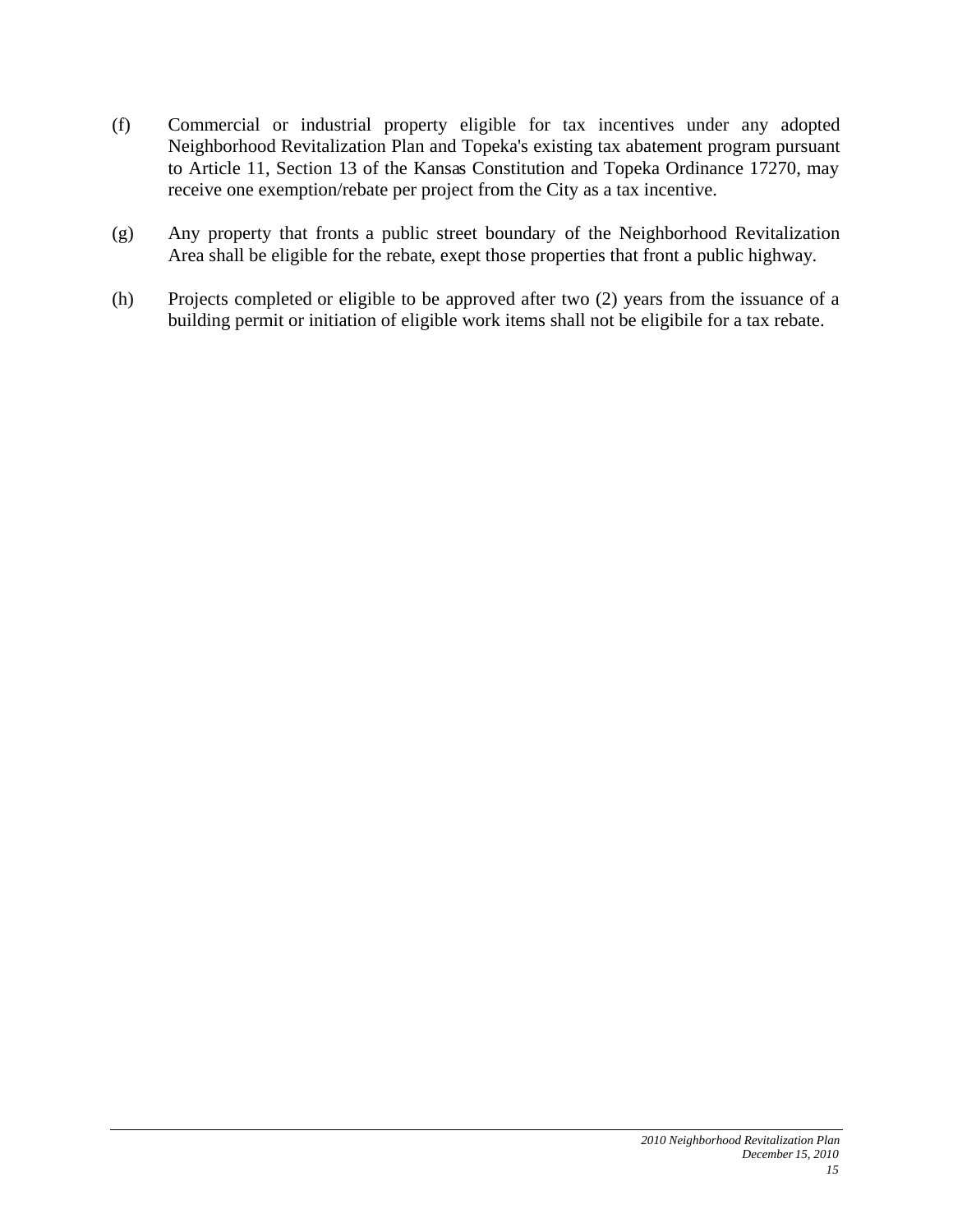#### **CONTENTS OF APPLICATION FOR TAX REBATE**

#### Part 1 - General Information

- (a) Owner's Name
- (b) Owner's Mailing Address.
- (c) School District No.
- (d) Parcel I.D. No.
- (e) Building Permit No.
- (f) Address of Property.
- (g) Legal Description of Property
- (h) Day Phone Number.
- (i) Proposed Property Use.
- (j) Improvements
- (k) Estimated Cost of Improvements.
- (l) Proof of Historical Register Listing.
- (m) List of Buildings proposed to be or actually demolished.
- (n) Date of commencement of construction.
- (o) Estimated date of completion of construction.

Part 2 - Status of Construction/Completion

- (a) County Appraiser's Statement of Percentage Test.
- (b) County Clerk's Statement of Tax Status.
- (c) Planning's Statement of Application Conformance for Tax Rebate.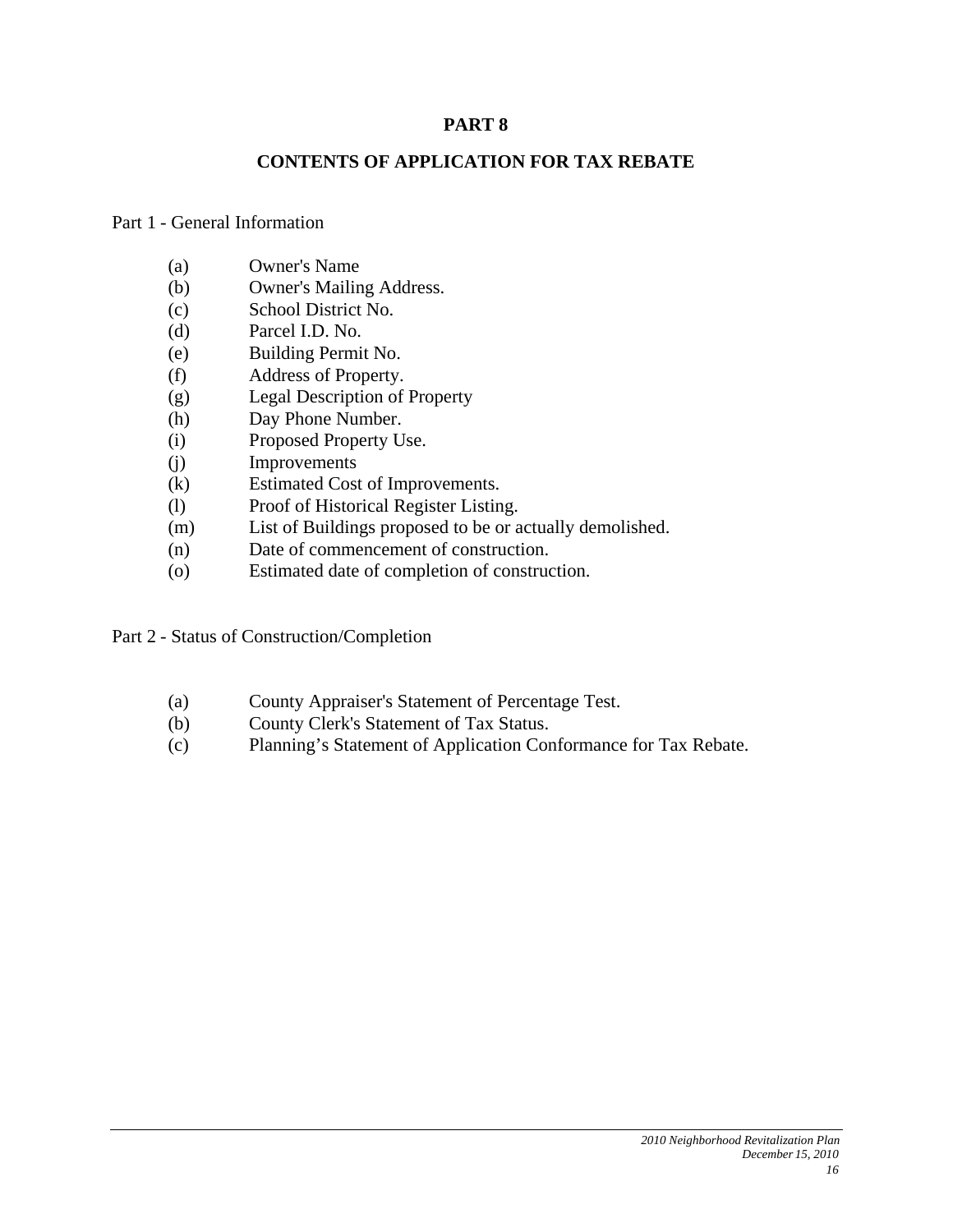## **APPLICATION PROCEDURE**

- (a) The applicant shall obtain an Application for Tax Rebate from Topeka Planning Department (Planning) or the City's Development Services Office concurrent with obtaining a building permit application.
- (b) The applicant shall complete and sign the application and file the original with Planning, within sixty (60) days of issuance of the building permit or as permitted under Part 7(b).
- (c) Planning shall forward the application to the Shawnee County Appraiser's Office for determination of the appraised valuation of the improvements and when necessary, shall indicate the base tax year in order to determine the property's pre-demolition value for historic resources or landmarks that were demolished to make way for the improvements.
- (d) On or about January 1, the County Appraiser shall conduct an on-site inspection of the construction project, determine the new valuation of the real-estate, complete his portion of the application, and report the new valuation to the Shawnee County Clerk by June 1 of that same year. The tax records on the project shall be revised by the County Clerk's Office.
- (e) Upon determination by the Appraiser's office that the improvements meet the percentage test for rebate and the Clerk's office has determined the status of the taxes on the property, Planning shall certify to the County Clerk the project and application does or does not meet the requirements for a tax rebate and shall notify the applicant.
- (f) Upon the payment of the real estate tax for the subject property for the initial and each succeeding tax year period extending through the specified rebate period, and within a thirty (30) day period following the date of tax distribution by Shawnee County to the other taxing units, a tax rebate in the amount of the tax increment (less any fees as specified in the Interlocal Agreement) shall be made to the applicant.

The tax rebate amount will be based on the appraised property value increment between the application year and the completion year directly attributal to the improvement itself. The actual rebate may vary year to year depending upon the approved mill levy for all participating taxing jurisdictions. The tax rebate shall be made by Audit and Finance, Shawnee County through the Neighborhood Revitalization Fund established in conjunction with the City of Topeka and the other taxing units participating in an Interlocal Agreement.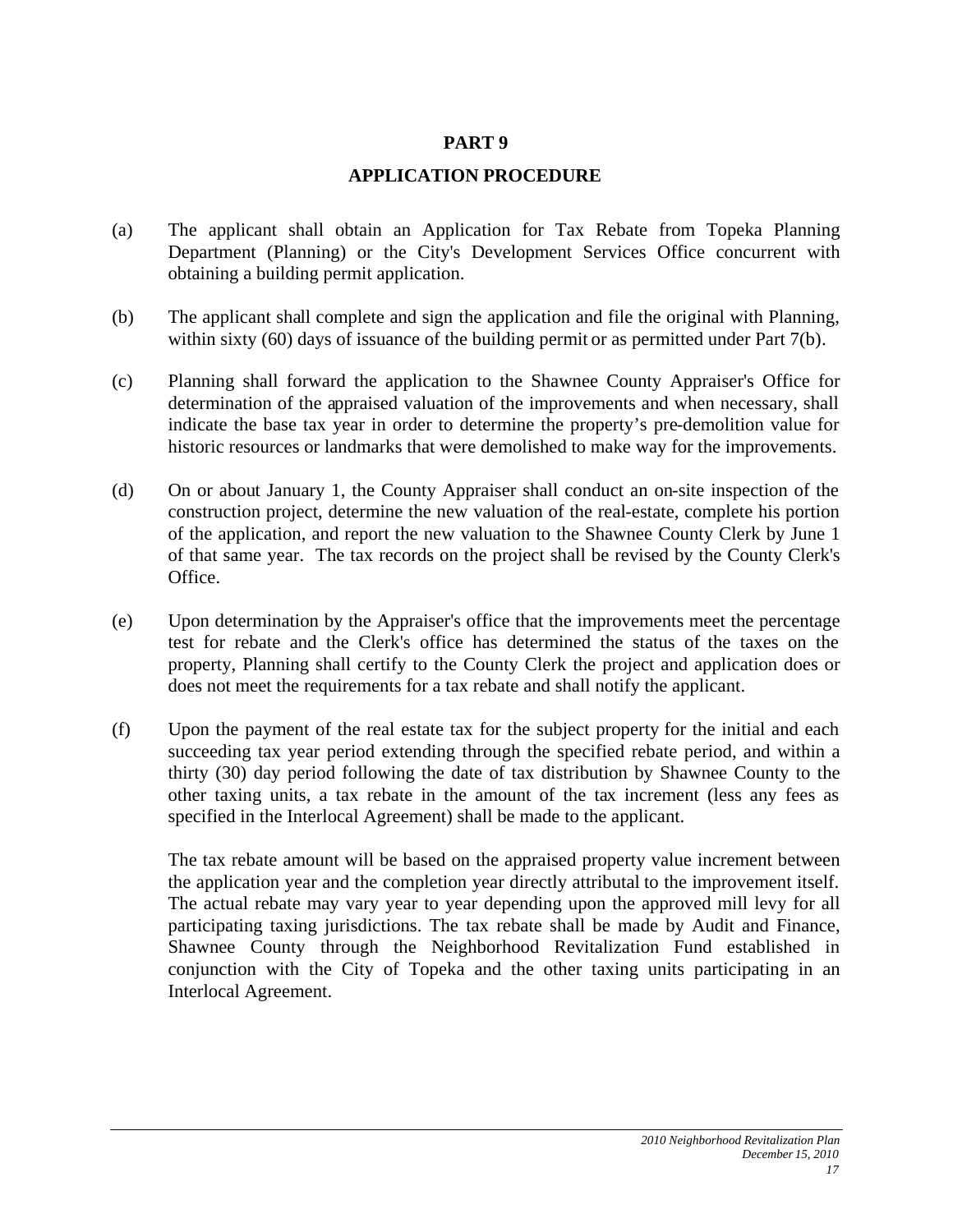#### **STANDARDS AND CRITERIA FOR APPROVAL**

- (a) Project improvements shall be 100% complete.
- (b) The appraised value of residential property must be increased by a minimum of 10%.
- (c) The appraised value of commercial and industrial property must be increased by a minimum of 20%.
- (d) New improvements must conform with all applicable codes, rules, and regulations in effect at the time the improvements are made, including design guidelines of the Comprehensive Plan, for the length of the rebate.
- (e) Any property that is delinquent in any real property tax payment or special assessment shall not be eligible for any rebate or future rebate until such time as all real property taxes and special assessments have been paid. Additionally, taxes on all real property owned by the applicant must be current.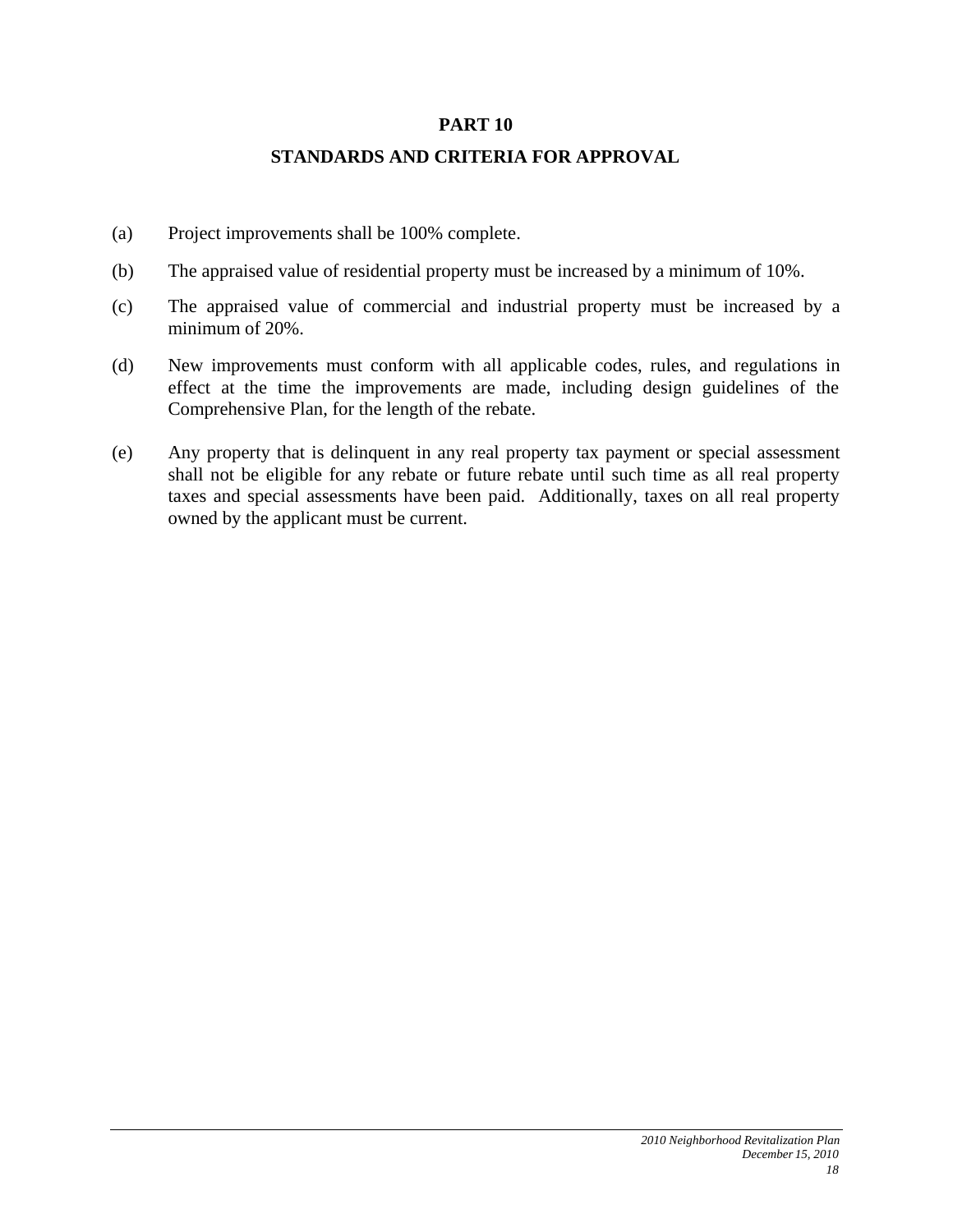#### **STATEMENT SPECIFYING REBATE FORMULA**

## **Program Period:**

The Neighborhood Revitalization Fund and tax rebate incentive program shall expire on December 31, 2012.

## **Rebate Period:**

| All Eligible Uses                                                                                              | 10 years |
|----------------------------------------------------------------------------------------------------------------|----------|
| Properties on National/State Register, or properties designated<br>as Historic Landmarks by the City of Topeka | 15 years |
| <b>Rebate Amount:</b>                                                                                          |          |
| All Eligible Uses                                                                                              | 95%      |
| Properties on National/State Register, or properties designated<br>as Historic Landmarks by the City of Topeka | 100%     |

\*5 % to remain in Neighborhood Revitalization Fund for administrative costs.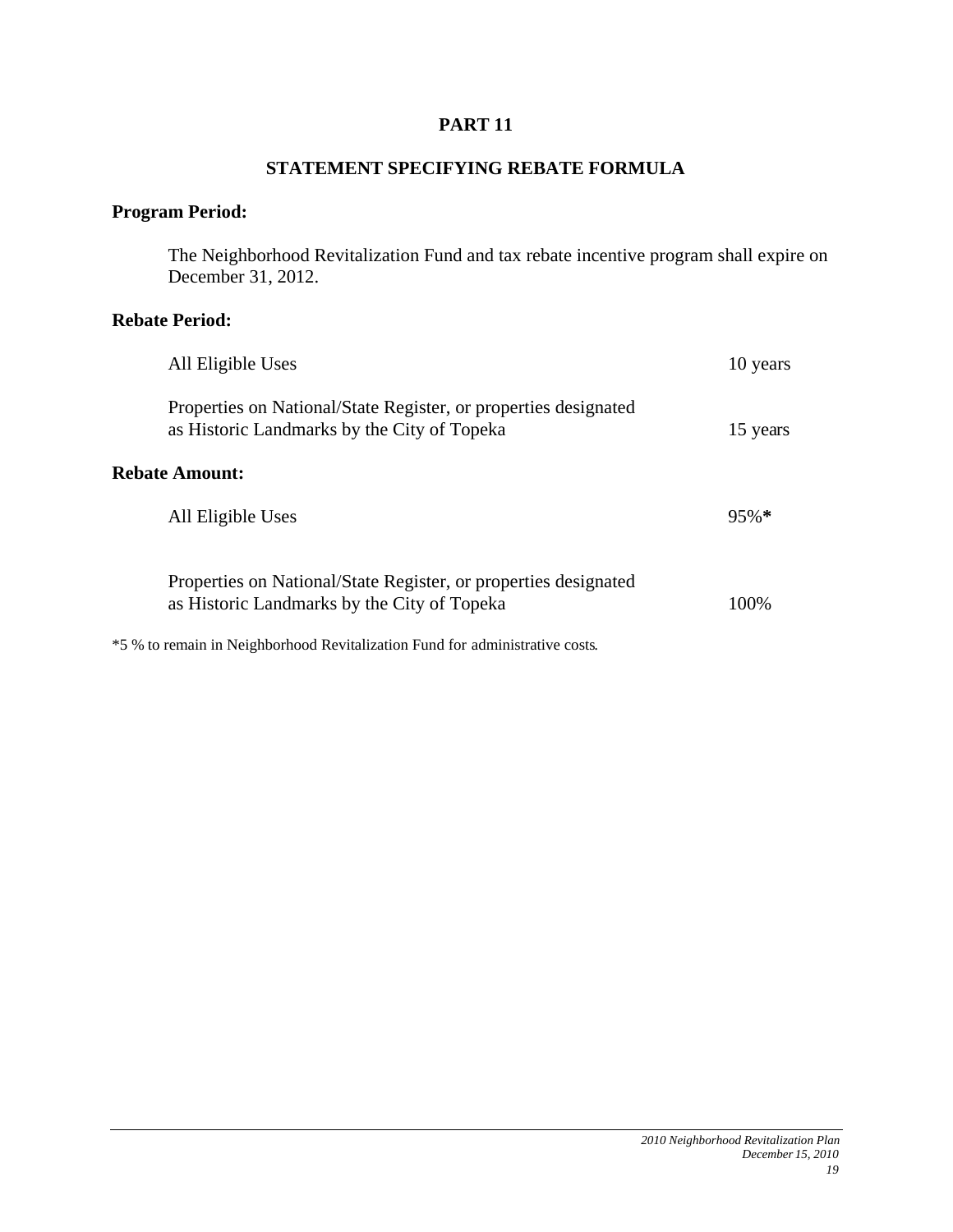#### **Part 12**

## **OTHER MATTERS**

- 1. A comprehensive marketing effort shall be initiated to introduce and reinforce this program to the general public. Potential actions include, but are not limited to:
	- Notice of the program included in pre-development applications by Planning, Housing and Neighborhood Development, and Development Services.
	- Informational packet distributed annually to realtors, builders, financial institutions, and neighborhood groups.
	- Recurring advertisements on Government Access Cable Channel.
- 2. The governing body may declare a structure outside of a neighborhood revitalization area eligible if it satisfies the conditions set forth in subsection (a) of KSA 12-17, 115 as a "dilapidated structure" due to its deteriorated conditions and/or is worthy of preservation. As a matter of course, the governing body shall forward said declaration to the participating taxing entities for their approval as well.